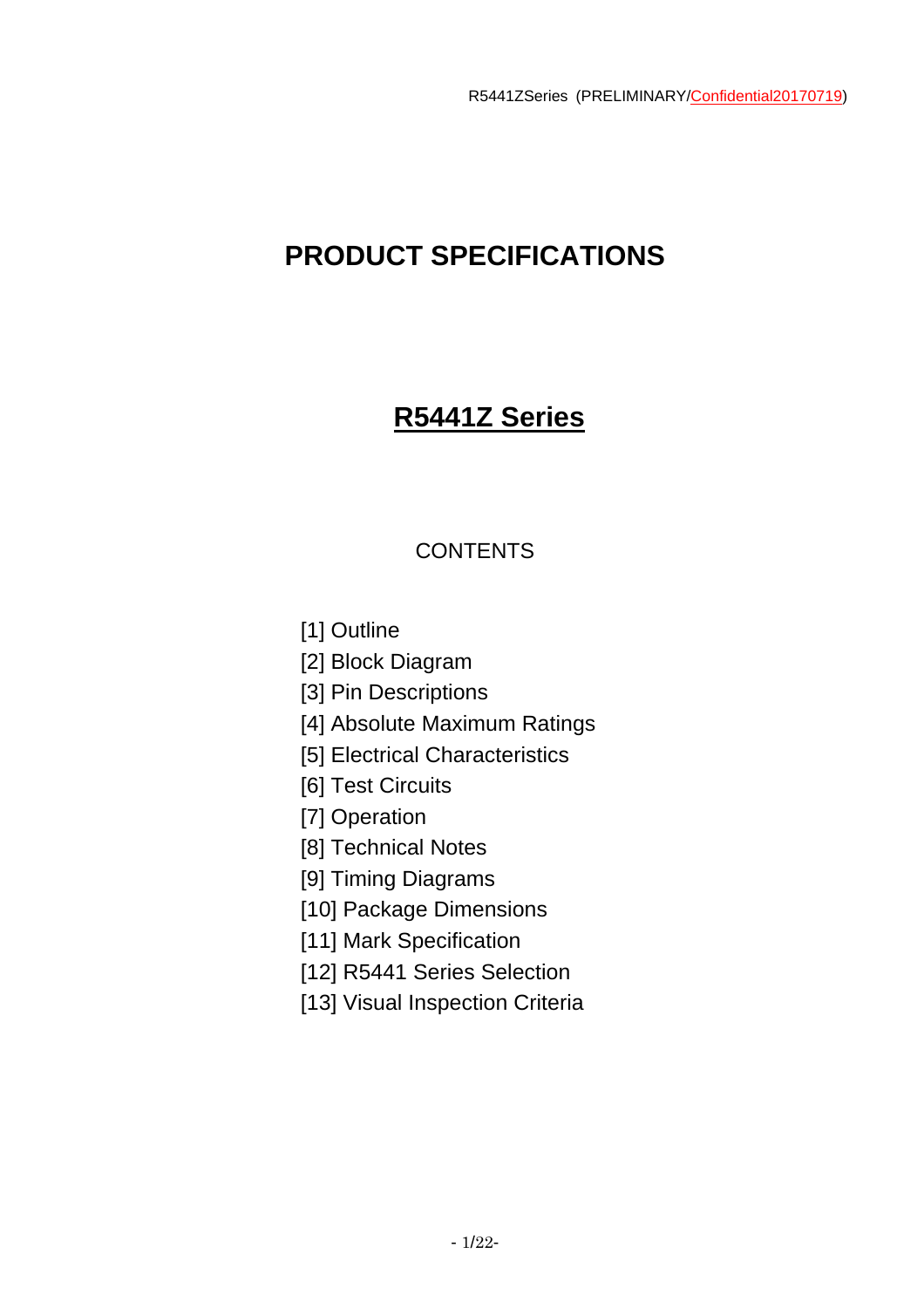# [1] Outline

The R5441Z is one-cell Li-ion / Li-polymer rechargeable battery protection IC features overcharge, discharge, overcurrent, and temperature protections. The R5441Z can detect over-charge/discharge of Li+ one-cell and excess load current, further include a short circuit protector for preventing large external short circuit current and the excess charge-current. It's possible to detect the temperature by connecting a thermistor. The R5441Z consists of four voltage detectors, two temperature detectors, a reference unit, a delay circuit, a short circuit detector, two oscillators, two counters, and a logic circuit.

When the R5441Z detects over-charge or excess charge current, the output of COUT pin switches to "L" level, that is, the charger's negative pin level after the internal fixed delay time. When the R5441Z detects over-discharge or excess discharge current, the output of DOUT pin switches to "L" level after the internal fixed delay time.

 After detecting over-charge or excess charge current, the R5441Z can be reset and the output of COUT becomes "H" when a charger is disconnected from the battery pack, and the cell voltage becomes lower than over-charge detector threshold.

 However, depending on the characteristics of external components such as MOSFETs, release conditions may be not enough just removing a charger from the battery pack. In that case, a kind of load must be set to release the over-charge detect.

 If a charger is continuously connected to the battery pack, even if the cell voltage becomes lower than over-charge detector threshold, over-charge state is not released.

 After detecting over-discharge voltage, connect a charger to the battery pack, and when the battery supply voltage becomes higher than over-discharge release threshold, the R5441Z is released and the voltage of DOUT pin becomes "H". If the battery is discharged lower than maximum voltage for inhibition of charger, recharge current is not acceptable. Once after detecting excess discharge-current or short circuit, the R5441Z is released and DOUT level becomes "H" with connecting a battery pack from a charger. After detecting over-discharge, supply current is kept extremely low by halting internal circuits' operation. When high temperature is detected, COUT and DOUT outputs will be the "L" level.

When the output of COUT is "H", by setting the V- pin at equal or lower than the delay shortening mode voltage (Typ. -2.0V), the output delay can be shortened. Especially, the delay time of over charge detector can be reduced into approximately 1/110. Thus, testing time of protector circuit board can be reduced. Output type of COUT and DOUT is CMOS.



### [2] Block Diagram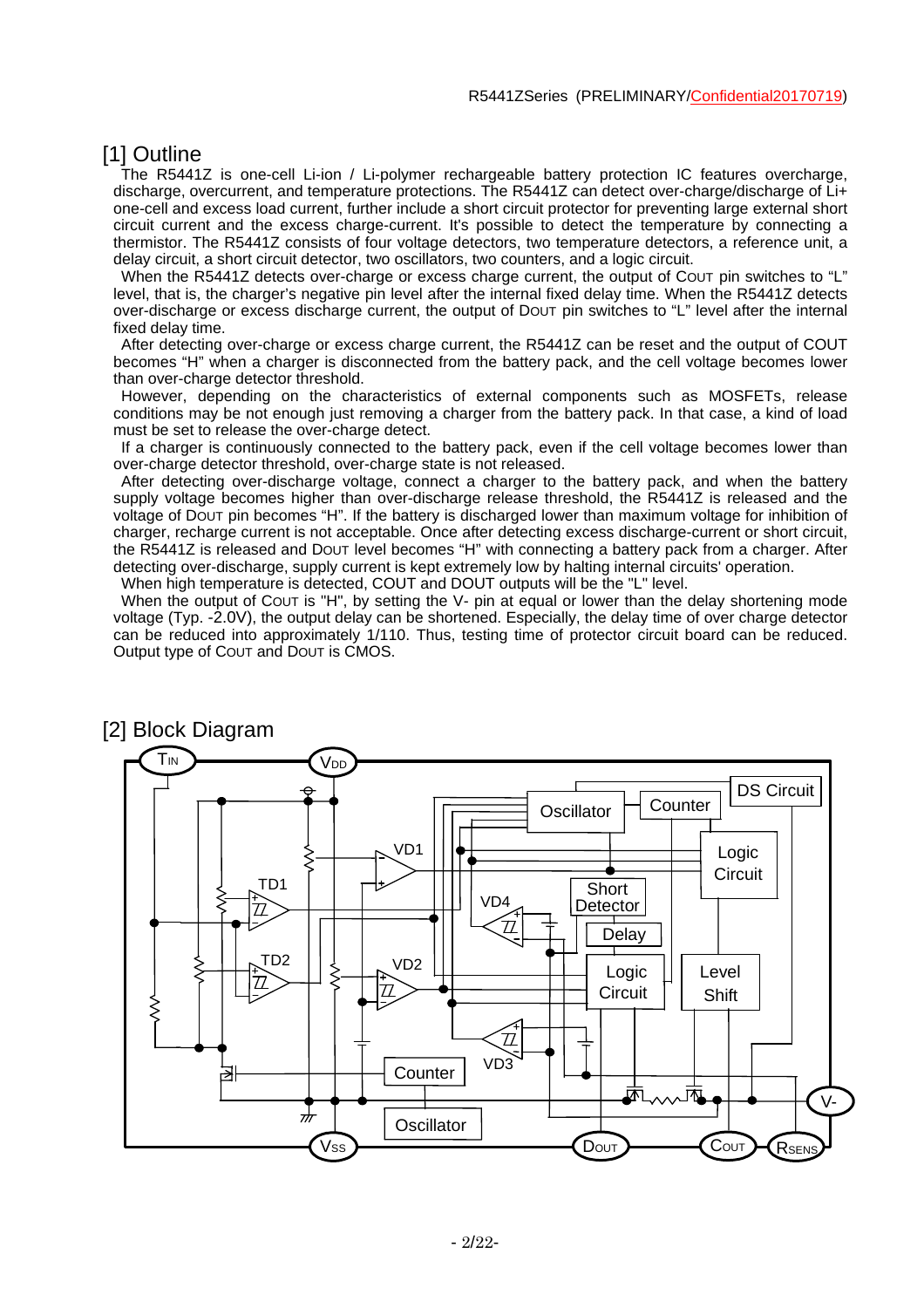| Pin No.        | Symbol         | <b>Pin Description</b>                              |  |
|----------------|----------------|-----------------------------------------------------|--|
| A <sub>1</sub> | V-             | Charger negative input pin                          |  |
| <b>B1</b>      | VDD            | Power supply pin, The substrate level of the IC     |  |
| C <sub>1</sub> | N <sub>C</sub> | No connection                                       |  |
| D <sub>1</sub> | <b>VSS</b>     | Ground pin, The ground pin of the IC                |  |
| A2             | COUT           | Output pin of over-charge detection, CMOS output    |  |
| <b>B2</b>      | <b>RSENS</b>   | Over-current detector input pin                     |  |
| C <sub>2</sub> | TIN            | Thermistor input pin for temperature detection      |  |
| D <sub>2</sub> | DOUT           | Output pin of over-discharge detection, CMOS output |  |

# [3] Pin Description

# [4] Absolute Maximum Ratings

| Ta=25°C, Vss=0V              |                       |                        |                 |  |
|------------------------------|-----------------------|------------------------|-----------------|--|
| Item                         | Symbol                | Ratings                | Unit            |  |
| <b>Supply Voltage</b>        | VDD                   | 12<br>$-0.3$<br>to     | V               |  |
| Input Voltage                |                       |                        |                 |  |
| V- pin Voltage               | V-                    | $VDD-30$ to $VDD+0.3$  | V               |  |
| <b>RSENS pin Voltage</b>     | <b>VRSENS</b>         | $VDD-30$ to $VDD+0.3$  | V               |  |
| TIN pin Voltage              | <b>VTIN</b>           | $VSS-0.3$ to $VDD+0.3$ | V               |  |
| <b>Output Voltage</b>        |                       |                        |                 |  |
| COUT pin Voltage             | <b>VCOUT</b>          | $VDD-30$ to $VDD+0.3$  | V               |  |
| Dout pin Voltage             | VDout                 | $Vss-0.3$ to $VDD+0.3$ |                 |  |
| <b>Power Dissipation</b>     | <b>P</b> <sub>D</sub> | 150                    | mW              |  |
| <b>Operating Temperature</b> | Та                    | 85<br>$-40$<br>to      | $\rm ^{\circ}C$ |  |
| Storage Temperature          | Tstg                  | 125<br>-55<br>to       | $\rm ^{\circ}C$ |  |

\*Note: Exposure to the condition exceeded Absolute Maximum Ratings may cause the permanent damages and affects the reliability and safety of both device and systems using the device.

The functional operations cannot be guaranteed beyond specified values in the recommended conditions.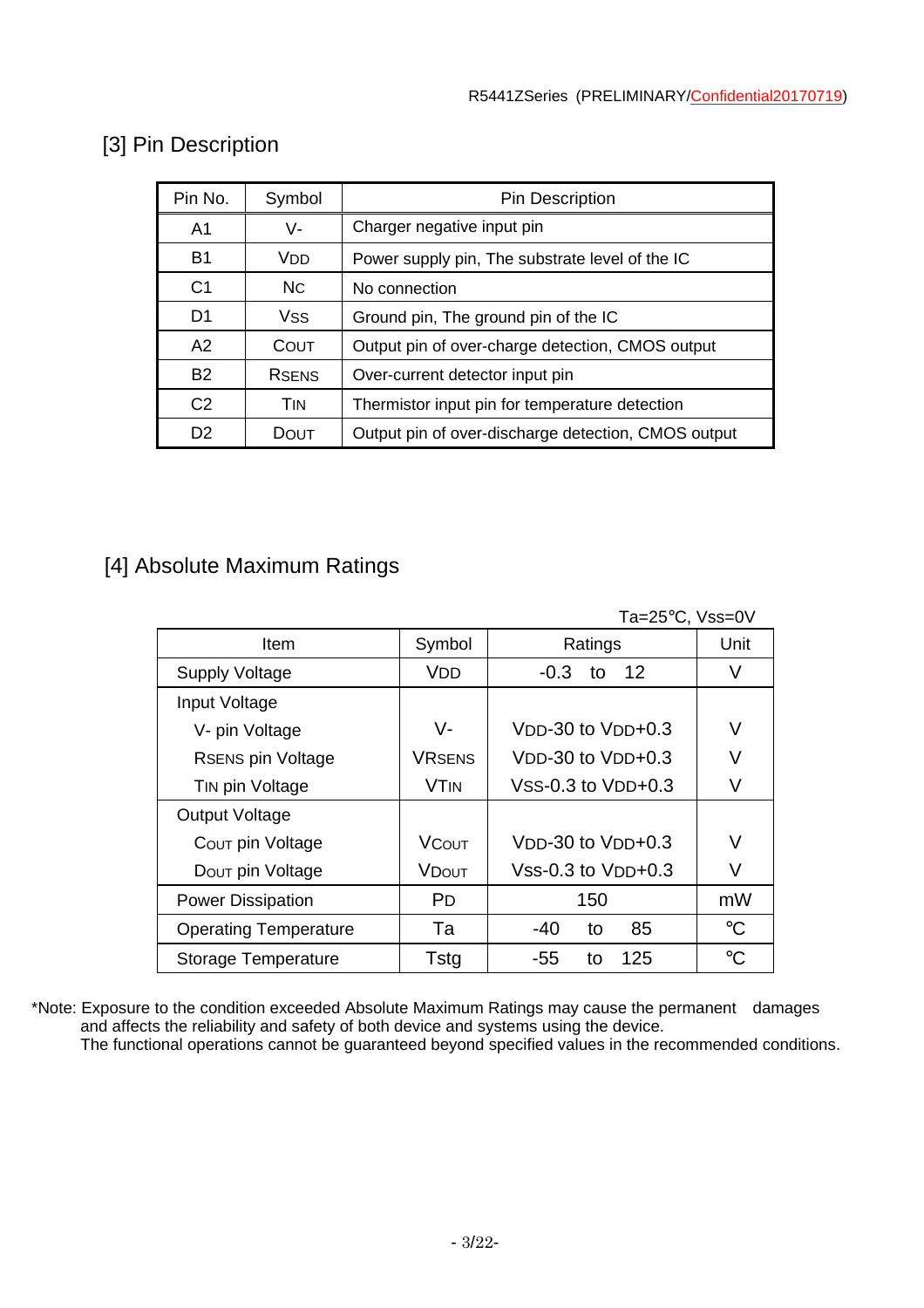# [5] Electrical Characteristics

| •R5441ZxxxxV                                                    |                               | Unless otherwise provided, Ta=25°C                                 |                                    |                   |                         |           |              |
|-----------------------------------------------------------------|-------------------------------|--------------------------------------------------------------------|------------------------------------|-------------------|-------------------------|-----------|--------------|
| Item                                                            | Symbol                        | Conditions                                                         | Min.                               | Typ.              | Max.                    | Unit      | Note1        |
| <b>Operating Input Voltage</b>                                  | V <sub>DD</sub> 1             | V <sub>DD</sub> - Vss                                              | 1.5                                |                   | 5.0                     | $\vee$    | A            |
| Minimum Operating<br>Voltage for 0V Charging                    | Vst                           | Voltage Defined as<br>V <sub>DD</sub> -V-, V <sub>DD</sub> -Vss=0V |                                    |                   | 1.8                     | $\vee$    | A            |
| Over-charge Threshold<br>Voltage                                | VDET1                         | $R1 = 330 \Omega$ , Ta=0°C ~ +50°C * Note2                         | VDET1<br>$-0.010$                  | VDET1             | VDET1<br>$+0.010$       | $\vee$    | B            |
| Output Delay of Over-charge                                     | tVDET1                        | V <sub>DD</sub> =3.6V to 4.6V                                      | 0.80                               | 1.00              | 1.20                    | s         | B            |
| Release Delay for VD1                                           | tVREL1                        | V <sub>DD</sub> =4V, V-=0V to 1V                                   | 12.0                               | 16.0              | 20.0                    | ms        | $\mathsf{C}$ |
| Over-discharge Threshold                                        | VDET <sub>2</sub>             | Detect falling edge of<br>supply voltage                           | VDET <sub>2</sub><br>$\times 0.98$ | VDET <sub>2</sub> | VDET2<br>$\times$ 1.02  | $\vee$    | D            |
| Output Delay of<br>Over-discharge                               | tVDET2                        | $V_{DD} = 3.6V$ to 2.0V                                            | tVDET2<br>$\times 0.80$            | tVDET2            | tVDET2<br>$\times$ 1.20 | ms        | D            |
| Release Delay for VD2                                           | tVREL2                        | V <sub>DD</sub> =3.6V, V-=3.6V to 0V                               | 0.85                               | 1.10              | 1.35                    | ms        | E            |
| Excess discharge-current<br>Threshold (0.015V to 0.030V)        | VDET3                         | Detect rising edge of<br>'V-' pin voltage                          | VDET3<br>$-0.003$                  | VDET3             | VDET3<br>$+0.003$       | $\vee$    | $\mathsf{F}$ |
| Excess discharge-current<br>Threshold (0.031V to 0.050V)        | VDET3                         | Detect rising edge of<br>'V-' pin voltage                          | VDET3<br>X0.900                    | VDET3             | VDET3<br>X1.100         | $\vee$    | $\mathsf{F}$ |
| Excess discharge-current<br>Threshold (0.051V to 0.150V)        | VDET3                         | Detect rising edge of<br>'V-' pin voltage                          | VDET3<br>$-0.005$                  | VDET3             | VDET3<br>$+0.005$       | $\vee$    | $\mathsf{F}$ |
| Output delay of excess<br>discharge-current                     | tVDET3                        | V <sub>DD</sub> =3.6V, V-=0V to VDET3+0.010<br>VRSENS=0V           | tVDET3<br>X0.80                    | tVDET3            | tVDET3<br>X1.20         | ms        | $\mathsf{F}$ |
| Output delay of release<br>from excess discharge-current        | tVREL3                        | $V_{DD} = 3.6V$ , V- = 3V to -1V<br>$V$ RSENS = $0V$               | 0.85                               | 1.10              | 1.35                    | ms        | F            |
| <b>Short Protection Voltage</b>                                 | Vshort                        | Detect rising edge of<br>' V- ' pin voltage                        | Vshort<br>$-0.005$                 | Vshort            | Vshort<br>$+0.005$      | $\vee$    | F            |
| Delay Time for Short<br>Protection                              | tshort                        | V <sub>DD</sub> =3.6V, V-=0V to Vshort+0.010<br>VRSENS=0V          | 210                                | 280               | 350                     | μs        | $\mathsf F$  |
| <b>Reset Resistance for</b><br><b>Excess Current Protection</b> | Rshort                        | $V_{DD} = 3.6 V, V - 1.0 V$<br>VRSENS=0V                           | 20                                 | 45                | 70                      | $k\Omega$ | F            |
| Excess charge-current<br>Threshold (-0.020V to -0.015V)         | VDET4                         | Detect falling edge of<br>'V-' pin voltage                         | VDET4<br>$-0.004$                  | VDET4             | VDET4<br>$+0.004$       | $\vee$    | F            |
| Excess charge-current<br>threshold (-0.040V to -0.021V)         | VDET4                         | Detect falling edge of<br>'V-' pin voltage                         | VDET4<br>$\times0.800$             | VDET4             | VDET4<br>X1.200         | $\vee$    | F            |
| Excess charge-current<br>threshold (-0.150V to -0.040V)         | VDET4                         | Detect falling edge of<br>'V-' pin voltage                         | VDET4<br>$-0.008$                  | VDET4             | VDET4<br>$+0.008$       | $\vee$    | F            |
| Output delay of excess<br>charge-current                        | tVDET4                        | $V_{DD} = 3.6V$ , V- = 0V to -1V<br>$V$ RSENS = $0V$               | $\,6$                              | 8                 | 10                      | ms        | $\mathsf F$  |
| Output delay of release<br>from excess charge-current           | tVREL4                        | $V_{DD} = 3.6V$ , V- = -1V to 0.3V<br>$V$ RSENS = $0V$             | 0.85                               | 1.10              | 1.35                    | ms        | F            |
| Delay Time Shortening<br>Mode Voltage                           | <b>VDS</b>                    | $V_{DD} = 3.6V$                                                    | $-2.6$                             | $-2.0$            | $-1.4$                  | $\vee$    | G            |
| Nch ON-Voltage of COUT                                          | VoL1                          | $IoI = 50\mu A$ , $V_{DD} = 4.55V$                                 |                                    | 0.4               | 0.5                     | $\vee$    | H            |
| Pch ON-Voltage of COUT                                          | V <sub>oH</sub> 1             | Ioh =- 50µA, V <sub>DD</sub> =3.9V                                 | 3.4                                | 3.7               |                         | $\vee$    |              |
| Nch ON-Voltage of DOUT                                          | Vol2                          | $IoI = 50\mu A$ , $V_{DD} = 2.0V$                                  |                                    | 0.2               | 0.5                     | $\vee$    | J            |
| Pch ON-Voltage of Dout                                          | V <sub>o</sub> H <sub>2</sub> | Ioh=-50µA, V <sub>DD</sub> =3.9V                                   | 3.4                                | 3.7               |                         | $\vee$    | K            |
| <b>Supply Current</b>                                           | <b>I</b> DD                   | $V_{DD} = 3.9V$ , $V = V$ <sub>RSENS</sub> = 0V                    |                                    | 2.5               | 6.0                     | μA        | L            |
| <b>Standby Current</b>                                          | <b>Istandby</b>               | $V_{DD} = 2.0V$                                                    |                                    |                   | 0.04                    | $\mu$ A   | L            |

•: 'Note1' Indicates test circuits shown in page8

•: 'Note2' Considering of variation in process parameters, we compensate for this characteristic related to temperature by laser-trim, however, this specification is guaranteed by design, not mass production tested.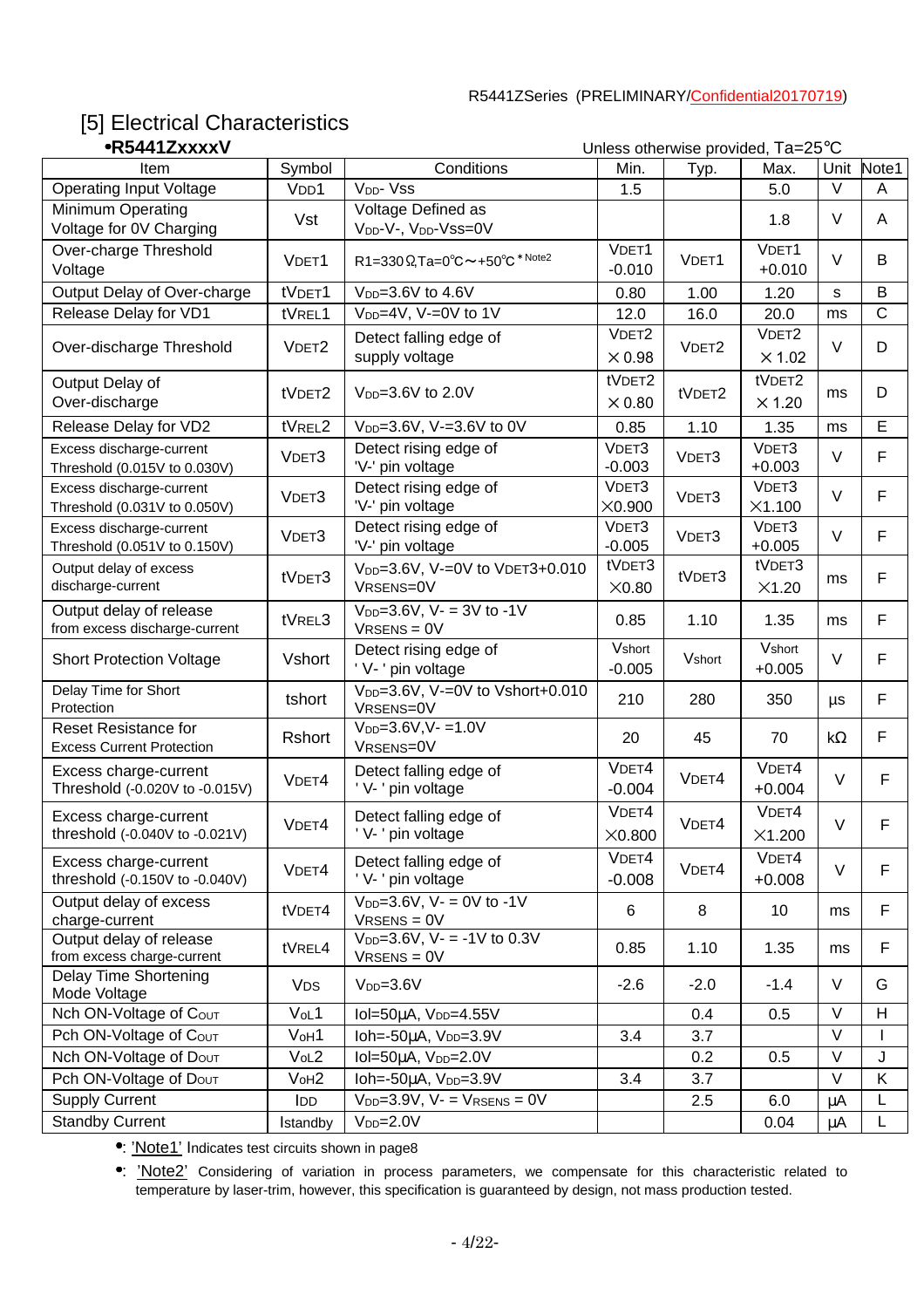| Item                                         | Symbol            | Conditions                                                                                        | Min.                        | Typ.              | Max.                        | Unit                 | Note1        |
|----------------------------------------------|-------------------|---------------------------------------------------------------------------------------------------|-----------------------------|-------------------|-----------------------------|----------------------|--------------|
| Thermal detector1 threshold                  | TDET <sub>1</sub> | NTC performance<br>Resistance = $100k \Omega \pm 1\% (25^{\circ}C)$<br>B-Constant = $4250K\pm1\%$ | TDET <sub>1</sub><br>$-3.0$ | TDET <sub>1</sub> | TDET <sub>1</sub><br>$+3.0$ | $^{\circ}C$          | $\mathsf{P}$ |
| Thermal release1 threshold                   | TREL <sub>1</sub> | NTC performance<br>Resistance = $100k \Omega t 1\% (25°C)$<br>B-Constant = $4250K±1\%$            | TREL <sub>1</sub><br>$-3.0$ | TREL <sub>1</sub> | TREL <sub>1</sub><br>$+3.0$ | $^{\circ}C$          | $\mathsf{P}$ |
| Thermal detector2 threshold                  | TDET <sub>2</sub> | NTC performance<br>Resistance = $100k \Omega \pm 1\% (25^{\circ}C)$<br>B-Constant = $4250K±1\%$   | TDET <sub>2</sub><br>$-3.0$ | TDET <sub>2</sub> | TDET <sub>2</sub><br>$+3.0$ | $^{\circ}C$          | Q            |
| Thermal release2 threshold                   | TREL <sub>2</sub> | NTC performance<br>Resistance = $100k \Omega \pm 1\% (25^{\circ}C)$<br>B-Constant = $4250K±1\%$   | TREL <sub>2</sub><br>$-3.0$ | TREL <sub>2</sub> | TREL <sub>2</sub><br>$+3.0$ | $\mathrm{C}^{\circ}$ | Q            |
| Internal resistance for<br>Temperature sense | <b>RTIN</b>       |                                                                                                   | 59                          | 96                | 133                         | $k\Omega$            | $\mathsf{R}$ |
| Temperature sense time                       | <b>TTS</b>        | $V_{DD}=3.6V$                                                                                     | 8                           | 10                | 12                          | ms                   | $\mathsf{R}$ |
| Output Delay of<br>Thermal detection         | tTDET             | $V_{DD} = 3.6V$                                                                                   | tTDET<br>X0.80              | tTDET             | tTDET<br>X1.20              | ms                   | P,Q          |
| Release Delay for TDET                       | tTREL             | $V_{DD} = 3.6V$                                                                                   | 102                         | 128               | 154                         | ms                   | P,Q          |
| Temperature<br>Non-sense time                | <b>TTNS</b>       | $V_{DD} = 3.6V$                                                                                   | 320                         | 400               | 480                         | ms                   | $\mathsf{R}$ |

Unless otherwise provided, Ta=25°C

•: 'Note1' Indicates test circuits shown in page8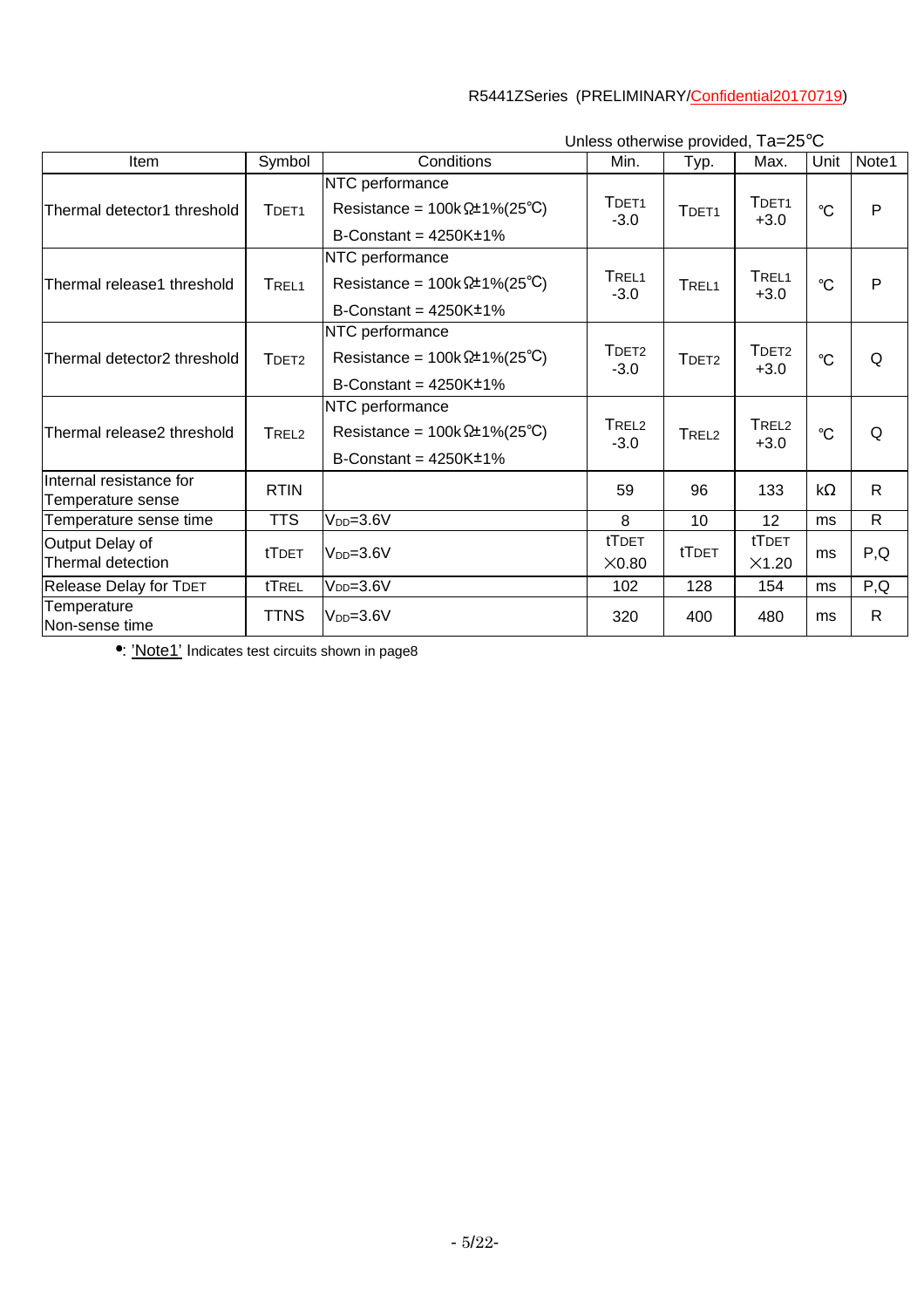•**R5441ZxxxxW** Unless otherwise provided, Ta=25°C

|                                                                 |                               |                                                           |                                    |        | omoss omorwise provided, Ta=25 |           |             |
|-----------------------------------------------------------------|-------------------------------|-----------------------------------------------------------|------------------------------------|--------|--------------------------------|-----------|-------------|
| Item                                                            | Symbol                        | Conditions                                                | Min.                               | Typ.   | Max.                           | Unit      | Note1       |
| <b>Operating Input Voltage</b>                                  | V <sub>DD</sub> 1             | V <sub>DD</sub> - V <sub>SS</sub>                         | 1.5                                |        | 5.0                            | $\vee$    | A           |
| <b>Maximum Operating Voltage</b><br>for Inhibition of Charger   | Vnochg                        | Voltage Defined as<br>V <sub>DD</sub> -Vss, VDD-V-=4V     | 1.0                                | 1.25   | 1.5                            | $\vee$    | A           |
| Over-charge Threshold<br>Voltage                                | VDET1                         | $R1 = 330 \Omega$ , Ta=0°C ~ +50°C * Note2                | VDET1<br>$-0.010$                  | VDET1  | VDET1<br>$+0.010$              | $\vee$    | B           |
| Output Delay of Over-charge                                     | tVDET1                        | V <sub>DD</sub> =3.6V to 4.6V                             | 0.80                               | 1.00   | 1.20                           | s         | B           |
| Release Delay for VD1                                           | tVREL1                        | V <sub>DD</sub> =4V, V-=0V to 1V                          | 12.0                               | 16.0   | 20.0                           | ms        | $\mathsf C$ |
| Over-discharge Threshold                                        | VDET <sub>2</sub>             | Detect falling edge of<br>supply voltage                  | VDET <sub>2</sub><br>$\times 0.98$ | VDET2  | VDET2<br>$\times$ 1.02         | $\vee$    | D           |
| Output Delay of<br>Over-discharge                               | tVDET2                        | $V_{DD} = 3.6V$ to 2.0V                                   | tVDET2<br>$\times 0.80$            | tVDET2 | tVDET2<br>$\times$ 1.20        | ms        | D           |
| Release Delay for VD2                                           | tVREL2                        | V <sub>DD</sub> =3.6V, V-=3.6V to 0V                      | 0.85                               | 1.10   | 1.35                           | ms        | E           |
| Excess discharge-current<br>Threshold (0.015V to 0.030V)        | VDET3                         | Detect rising edge of<br>'V-' pin voltage                 | VDET3<br>$-0.003$                  | VDET3  | VDET3<br>$+0.003$              | $\vee$    | F           |
| Excess discharge-current<br>Threshold (0.031V to 0.050V)        | VDET3                         | Detect rising edge of<br>'V-' pin voltage                 | VDET3<br>$\times$ 0.900            | VDET3  | VDET3<br>X1.100                | $\vee$    | F           |
| Excess discharge-current<br>Threshold (0.051V to 0.150V)        | VDET3                         | Detect rising edge of<br>'V-' pin voltage                 | VDET3<br>$-0.005$                  | VDET3  | VDET3<br>$+0.005$              | $\vee$    | F           |
| Output delay of excess<br>discharge-current                     | tVDET3                        | V <sub>DD</sub> =3.6V, V-=0V to VDET3+0.010<br>VRSENS=0V  | tVDET3<br>X0.80                    | tVDET3 | tVDET3<br>X1.20                | ms        | F           |
| Output delay of release<br>from excess discharge-current        | tVREL3                        | $V_{DD} = 3.6V$ , V- = 3V to -1V<br>$V$ RSENS = $0V$      | 0.85                               | 1.10   | 1.35                           | ms        | F           |
| <b>Short Protection Voltage</b>                                 | Vshort                        | Detect rising edge of<br>' V- ' pin voltage               | Vshort<br>$-0.005$                 | Vshort | Vshort<br>$+0.005$             | $\vee$    | F           |
| Delay Time for Short<br>Protection                              | tshort                        | V <sub>DD</sub> =3.6V, V-=0V to Vshort+0.010<br>VRSENS=0V | 210                                | 280    | 350                            | μs        | F           |
| <b>Reset Resistance for</b><br><b>Excess Current Protection</b> | Rshort                        | $V_{DD} = 3.6 V, V - 1.0 V$<br>VRSENS=0V                  | 20                                 | 45     | 70                             | $k\Omega$ | F           |
| Excess charge-current<br>Threshold (-0.020V to -0.015V)         | VDET4                         | Detect falling edge of<br>'V-' pin voltage                | V <sub>DET4</sub><br>$-0.004$      | VDET4  | VDET4<br>$+0.004$              | $\vee$    | F           |
| Excess charge-current<br>threshold (-0.040V to -0.021V)         | VDET4                         | Detect falling edge of<br>'V-' pin voltage                | VDET4<br>X0.800                    | VDET4  | V <sub>DET4</sub><br>X1.200    | $\vee$    | F           |
| Excess charge-current<br>threshold (-0.150V to -0.040V)         | VDET4                         | Detect falling edge of<br>'V-' pin voltage                | VDET4<br>$-0.008$                  | VDET4  | VDET4<br>$+0.008$              | $\vee$    | F           |
| Output delay of excess<br>charge-current                        | tVDET4                        | $V_{DD} = 3.6V$ , V- = 0V to -1V<br>$V$ RSENS = $0V$      | 6                                  | 8      | 10                             | ms        | F           |
| Output delay of release<br>from excess charge-current           | tVREL4                        | $V_{DD} = 3.6V$ , V- = -1V to 0.3V<br>$V$ RSENS = $0V$    | 0.85                               | 1.10   | 1.35                           | ms        | F           |
| Delay Time Shortening<br>Mode Voltage                           | <b>VDS</b>                    | $V_{DD} = 3.6V$                                           | $-2.6$                             | $-2.0$ | $-1.4$                         | V         | G           |
| Nch ON-Voltage of COUT                                          | VoL1                          | Iol=50μA, V <sub>DD</sub> =4.55V                          |                                    | 0.4    | 0.5                            | $\vee$    | H           |
| Pch ON-Voltage of COUT                                          | V <sub>o</sub> H <sub>1</sub> | Ioh=- $50\mu$ A, $V_{DD}=3.9V$                            | 3.4                                | 3.7    |                                | $\vee$    |             |
| Nch ON-Voltage of Dout                                          | Vol2                          | Iol=50µA, V <sub>DD</sub> =2.0V                           |                                    | 0.2    | 0.5                            | $\vee$    | J           |
| Pch ON-Voltage of D <sub>OUT</sub>                              | V <sub>o</sub> H <sub>2</sub> | Ioh =- 50µA, V <sub>DD</sub> =3.9V                        | 3.4                                | 3.7    |                                | $\vee$    | Κ           |
| <b>Supply Current</b>                                           | <b>I</b> DD                   | $V_{DD} = 3.9V$ , $V = V_{RSENS} = 0V$                    |                                    | 2.5    | 6.0                            | μA        | L           |
| <b>Standby Current</b>                                          | <b>Istandby</b>               | $V_{DD} = 2.0V$                                           |                                    |        | 0.04                           | μA        | L           |

•: 'Note1' Indicates test circuits shown in page8

•: 'Note2' Considering of variation in process parameters, we compensate for this characteristic related to temperature by laser-trim, however, this specification is guaranteed by design, not mass production tested.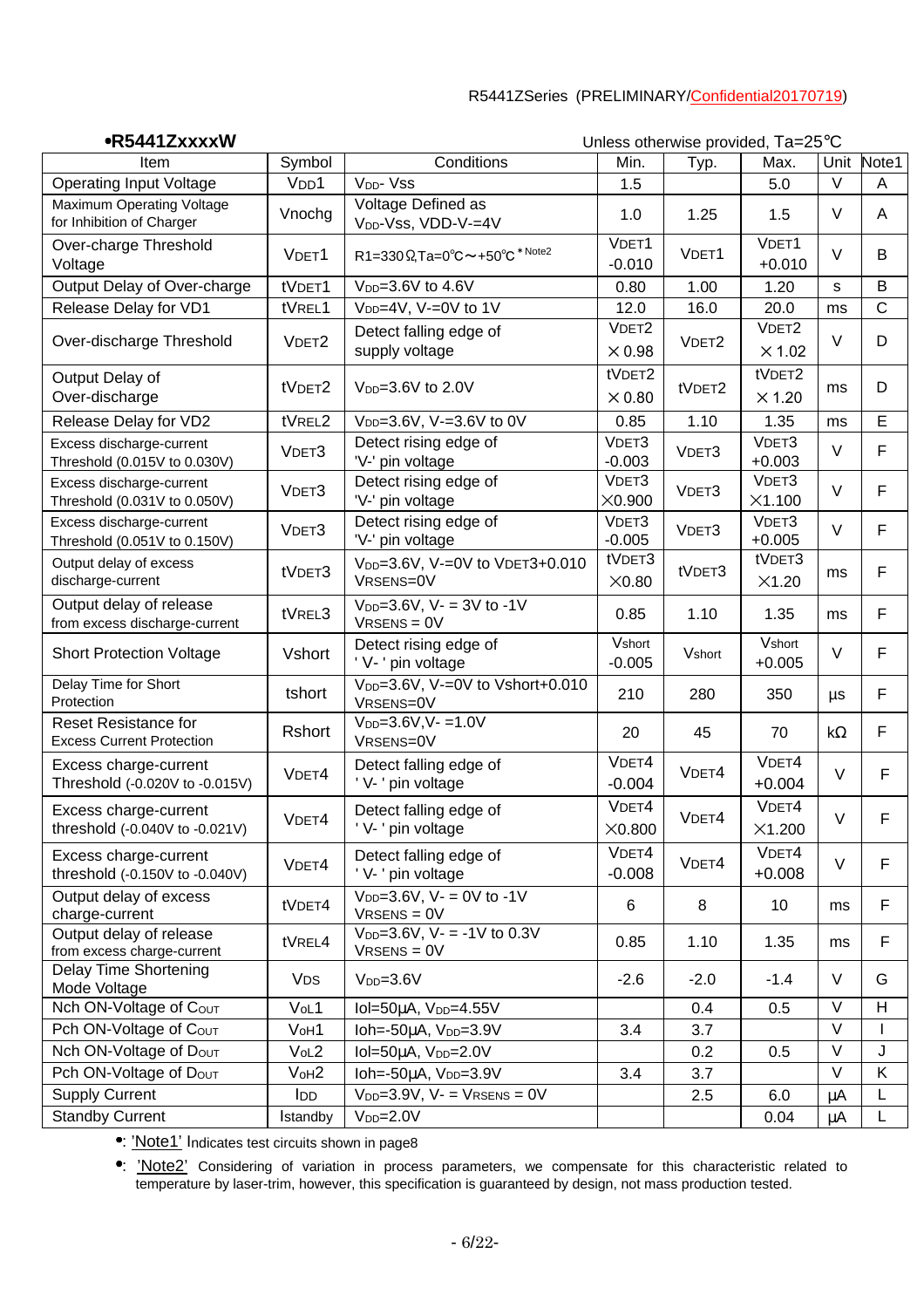| Item                                         | Symbol            | Conditions                                                                                        | Min.                        | Typ.              | Max.                        | Unit        | Note1        |
|----------------------------------------------|-------------------|---------------------------------------------------------------------------------------------------|-----------------------------|-------------------|-----------------------------|-------------|--------------|
| Thermal detector1 threshold                  | TDET <sub>1</sub> | NTC performance<br>Resistance = $100k \Omega \pm 1\% (25^{\circ}C)$<br>B-Constant = $4250K±1\%$   | TDET <sub>1</sub><br>$-3.0$ | TDET <sub>1</sub> | TDET <sub>1</sub><br>$+3.0$ | $^{\circ}C$ | $\mathsf{P}$ |
| Thermal release1 threshold                   | TREL <sub>1</sub> | NTC performance<br>Resistance = $100k \Omega \pm 1\% (25^{\circ}C)$<br>B-Constant = $4250K±1\%$   | TREL <sub>1</sub><br>$-3.0$ | TREL <sub>1</sub> | TREL <sub>1</sub><br>$+3.0$ | $^{\circ}C$ | P            |
| Thermal detector2 threshold                  | TDET <sub>2</sub> | NTC performance<br>Resistance = $100k \Omega \pm 1\% (25^{\circ}C)$<br>B-Constant = $4250K\pm1\%$ | TDET <sub>2</sub><br>$-3.0$ | TDFT <sub>2</sub> | TDET <sub>2</sub><br>$+3.0$ | $^{\circ}C$ | Q            |
| Thermal release2 threshold                   | TREL <sub>2</sub> | NTC performance<br>Resistance = $100k \Omega \pm 1\% (25^{\circ}C)$<br>B-Constant = $4250K±1\%$   | TREL <sub>2</sub><br>$-3.0$ | TREL <sub>2</sub> | TREL <sub>2</sub><br>$+3.0$ | $^{\circ}C$ | Q            |
| Internal resistance for<br>Temperature sense | <b>RTIN</b>       |                                                                                                   | 59                          | 96                | 133                         | $k\Omega$   | $\mathsf{R}$ |
| Temperature sense time                       | <b>TTS</b>        | $V_{DD} = 3.6V$                                                                                   | 8                           | 10                | 12                          | ms          | $\mathsf{R}$ |
| Output Delay of<br>Thermal detection         | tTDET             | $V_{DD} = 3.6V$                                                                                   | tTDET<br>X0.80              | tTDET             | tTDET<br>X1.20              | ms          | P,Q          |
| Release Delay for TDET                       | tTREL             | $V_{DD} = 3.6V$                                                                                   | 102                         | 128               | 154                         | ms          | P,Q          |
| Temperature<br>Non-sense time                | <b>TTNS</b>       | $V_{DD} = 3.6V$                                                                                   | 320                         | 400               | 480                         | ms          | $\mathsf{R}$ |

Unless otherwise provided, Ta=25°C

•: 'Note1' Indicates test circuits shown in page8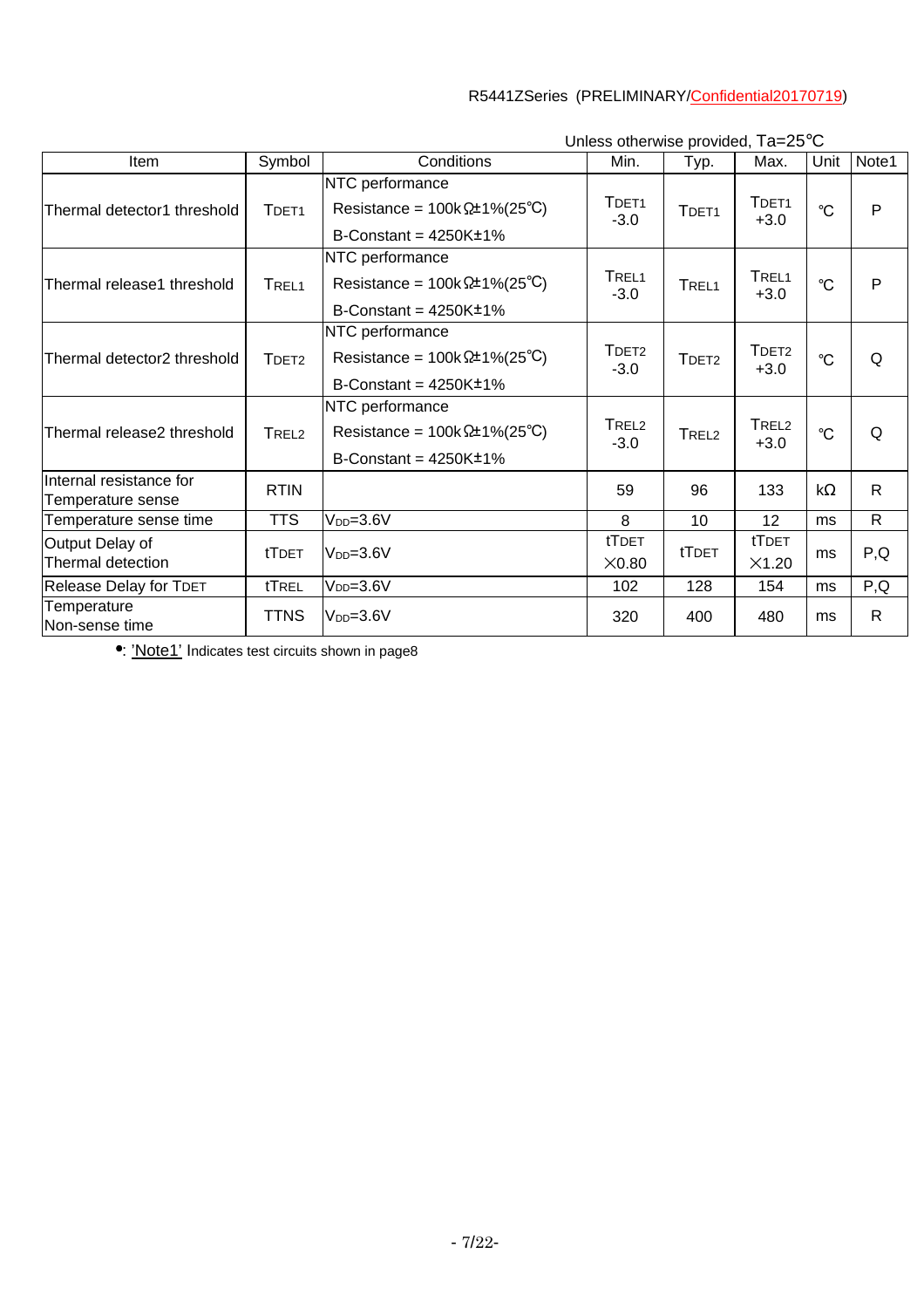`nr

ு

 $\left( \mathbb{n}\right)$ 

்ற

(ທ)

# [6] Test Circuits

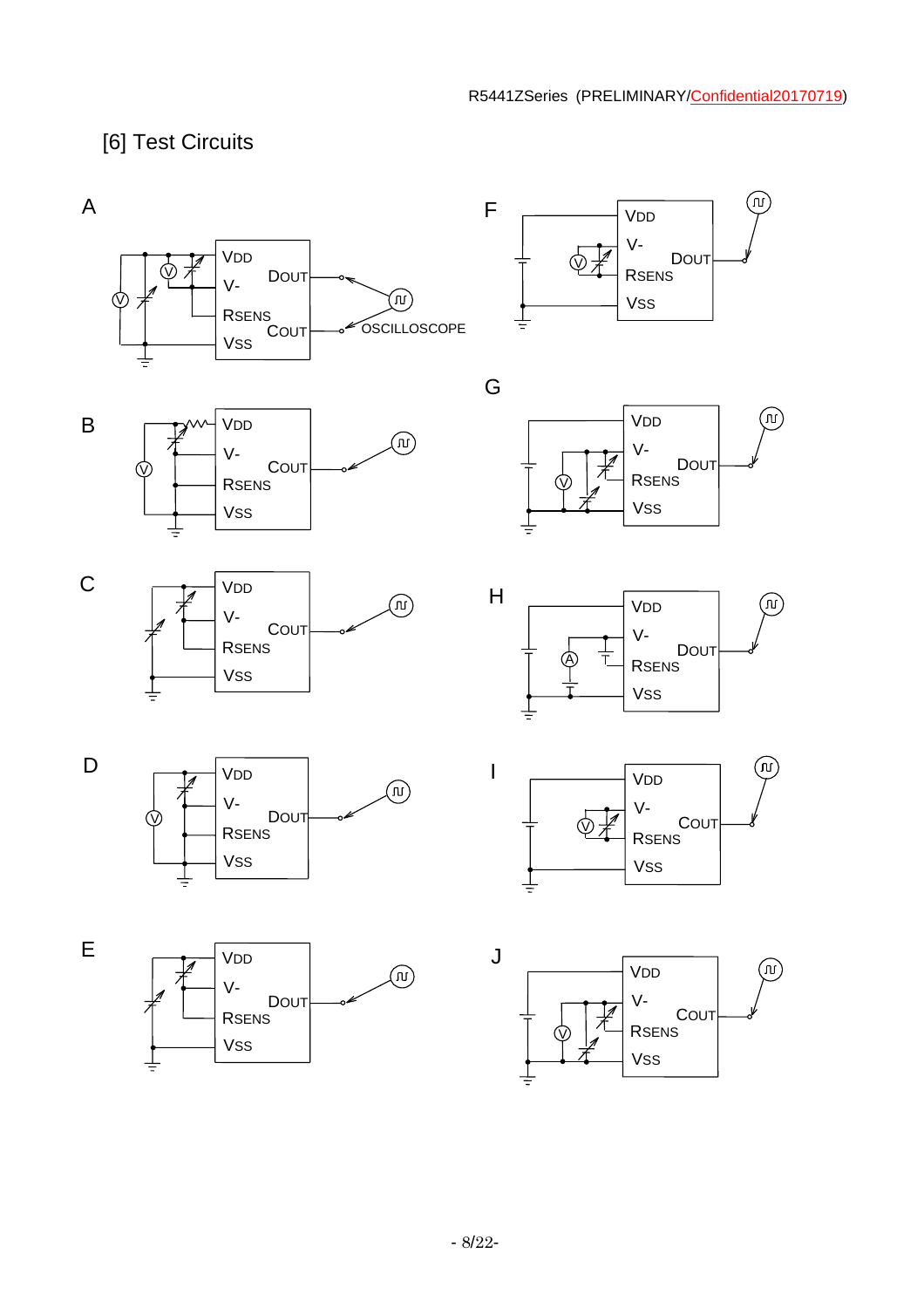

VSS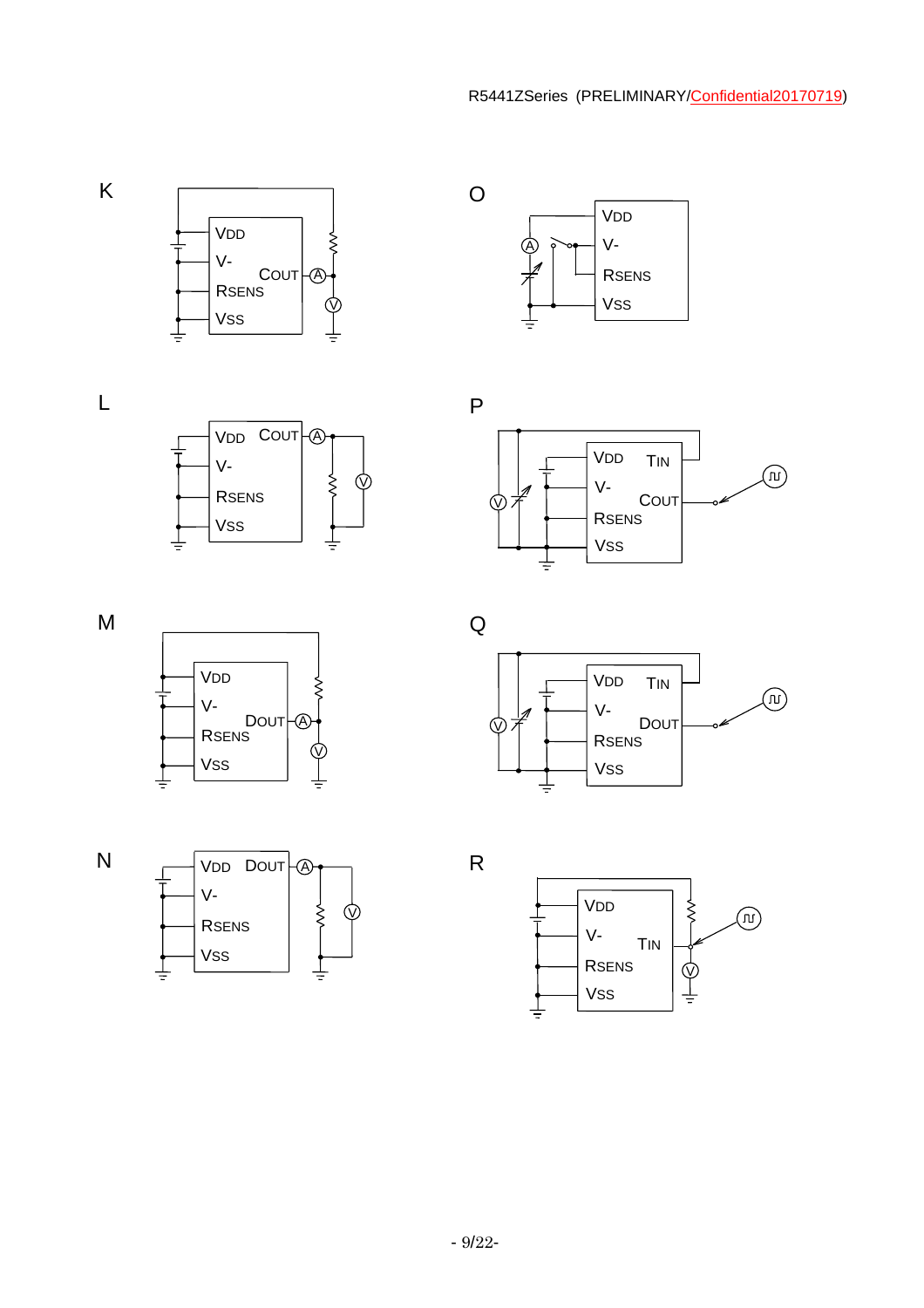# [7] Operation

#### • **VD1 / Over-charge Detector**

The VD1 monitors V<sub>DD</sub> pin voltage during charge. When the V<sub>DD</sub> voltage crosses over-charge detector threshold VDET1, the VD1 can sense over-charge and the output of COUT pin becomes "L" and stop charging by turning off the external Nch-MOSFET.

After detecting over-charge, when the voltage of VDD pin is less than over-charge detector threshold, and after disconnecting a charger, VD1 is released. However, depending on the characteristics of external components such as MOSFETs, release conditions may be not enough and a kind of load must be set to release the over-charge. Then, the output level of COUT becomes "H" and by turning on the external Nch-MOSFET, the battery charger is ready to work again. In other words, once detecting over-charge, even if the cell voltage would become lower than VDET1, if a charger were being set, recharge is impossible. Therefore, there is no hysteresis for VD1. To judge whether or not load is connected, the excess-discharge current detector is used. In other words, by connecting some load, Vpin voltage becomes equal or more than the excess-discharge current detector threshold, and reset the over-charge detecting state.

When the Input level of VDD pin is equal or more than over-charge detector threshold, and while a charger is disconnected from the battery pack, if a load is connected to the battery pack, the output level of COUT pin is "L". However, load current can be drawn through a parasitic diode of an external Nch-MOSFET. Then, when the voltage level of VDD pin becomes lower than over-charge detector threshold, the output level of COUT pin becomes "H".

 Output delay time for over-charge detection and released over-charge is internally fixed respectively. Although the VDD voltage goes up to a higher level than over-charge detector threshold within the output delay time, VD1 would not work for detecting over-charge. If the action for VD1 to release is done and the condition returns to the initial one within the output delay time, VD1 cannot be released.

 A level shifter is built in a buffer driver for the COUT pin, therefore, the "L" level is equal to the voltage level of V- pin.

The output type of COUT pin is CMOS type. (The Output level is between VDD and V-.)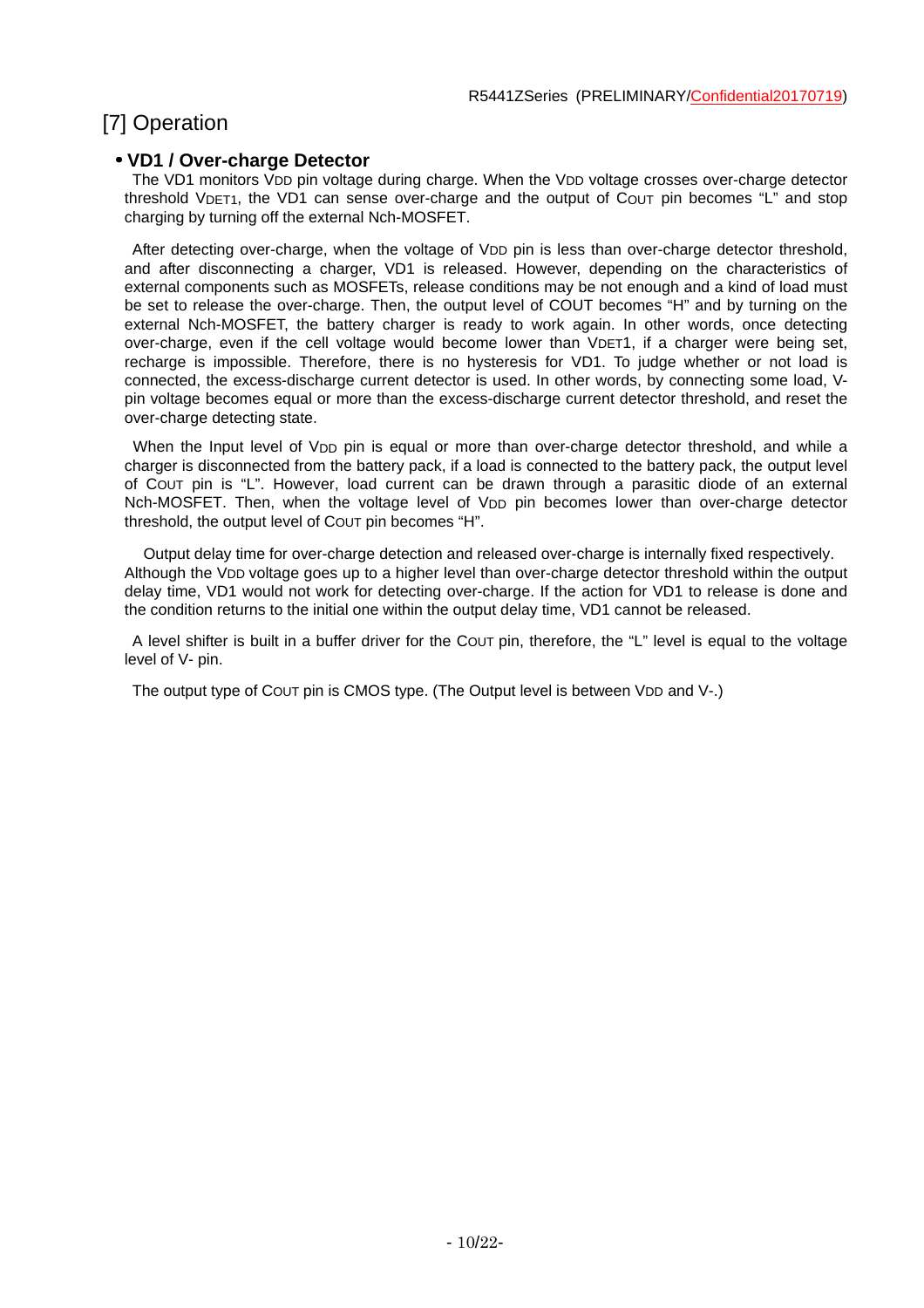#### • **VD2/Over-discharge Detector**

The VD2 monitors a VDD pin voltage during discharge. When the VDD voltage crosses the over-discharge detector threshold VDET2 from a high level to a lower level than VDET2, the VD2 senses over-discharge and stop discharge by turning off an external Nch-MOSFET.

To reset the VD2 with the Dout pin level being "H" again after detecting over-discharge, if VDD voltage is equal or less than over-charge detector threshold, a charge current flows through a parasitic diode of the external Nch MOSFET. After that, when Vpp voltage is more than over-discharge threshold, DOUT pin becomes "H", and by tuning on the external Nch MOSFET, discharge is possible. In the case that a charger is connected to the battery pack, and V<sub>DD</sub> level is more than over-discharge detector threshold, the output level of DOUT becomes "H" immediately.

A charge operation when a cell voltage equals to zero is different according to the function version.

R5441xxxxV: When a cell voltage is equal to 0V, connecting a charger to the battery pack makes COUT pin become "H" and the system is allowable for charge while the voltage of the charger is more than the maximum limit of the minimum operating voltage (Vst) for 0V charge.

R5441xxxxW: When the VDD pin voltage is equal or less than the maximum voltage for inhibition of charger (Vnochg), even if a charger is connected to the battery pack, COUT pin is stacked with "L" and the system is not allowable for charge.

An output delay for over-discharge detection is fixed internally. Although the voltage of V<sub>DD</sub> becomes equal or less than over-discharge detector threshold and if it becomes higher than over-discharge detector threshold within output delay time, over-discharge detector does not work. Output delay time for release from over-discharge is also set internally.

After detecting over-discharge by VD2, supply current would decrease, (VDD=2.0V, Max. 0.04uA.) because all circuits are halted and being standby.

The output type of DOUT pin is CMOS type and its output level is in between VDD and VSS.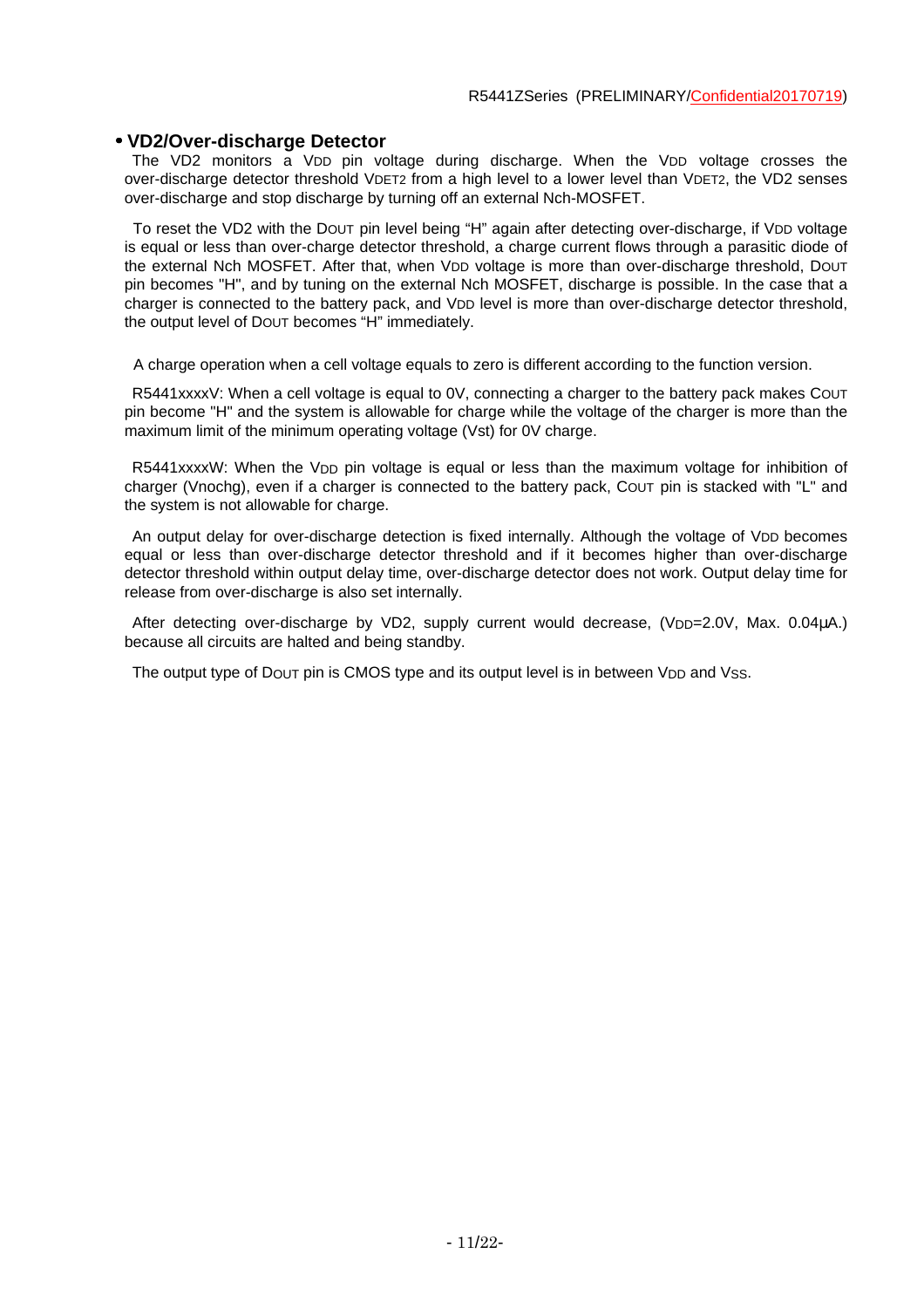#### • **VD3/ Excess Discharge Current Detector, Short Circuit Protector**

While charge and discharge are acceptable with the battery pack, VD3 monitors the voltage level between V- pin and RSENS pin. In the cause of such as the external short circuit, if the voltage level between V- pin and RSENS pin may become equal or more than the excess discharge current threshold and less than the short detector threshold, the excess discharge current detector works. When the voltage level between V- pin and RSENS pin becomes equal or more than short detector threshold voltage, the short circuit protector works and the output level of DOUT becomes "L", and by turning off an external Nch MOSFET, VD3 protects against flowing extremely large current into the circuit.

An output delay time for the excess discharge current detector is internally fixed. Although the voltage between V- pin and RSENS pin becomes equal or more than the excess discharge current threshold voltage and less than short detector threshold, if it becomes less than the excess current detector threshold voltage within the output delay time, the excess current detector does not work. Output delay time for release from excess discharge current is also set internally.

The V- pin has a built-in pull down resistor, Typ.  $45k\Omega$  connected to the Vss pin.

 After an excess discharge current or short circuit protection is detected, by removing a cause of excess current or external short circuit, the voltage level of V- is pulled down through the resistor for release from excess current to the Vss level. Then, when the voltage level between V- pin and VSS pin becomes equal or less than the excess current threshold voltage, both protection circuits are released automatically. Resistor for release from excess discharge current is active when excess discharge current or short circuit is detected. While charge and discharge are acceptable for the battery pack, or normal mode, the resistor is inactive.

 Even if the excess discharge current detection delay time is set longer than the over-discharge detection delay time, the R5441 goes into the excess discharge current state if the VDD voltage drops below the over-discharge detection threshold when the excess discharge current is detected. In this case the R5441 can be automatically released from the excess discharge current state by disconnecting a load from the battery pack.

#### • **VD4/ Excess charge-current detector**

While charge and discharge are acceptable with the battery pack, VD4 monitors the voltage level between V- pin and RSENS pin. For example, if the voltage level between V- pin and RSENS pin may become equal or more than the excess charge current threshold, the excess charge current detector works and the output level of COUT becomes "L", and by turning off an external Nch MOSFET, VD4 protects against flowing extremely large current into the circuit.

 Output delay of the excess charge current is internally fixed. Even the voltage level of between V- pin and RSENS pin becomes equal or lower than the excess charge-current detector threshold, if the voltage is higher than the VD4 threshold within the delay time, the excess charge-current state is not detected. Output delay time for release from excess charge current is also set internally.

VD4 can be released with disconnecting a charger.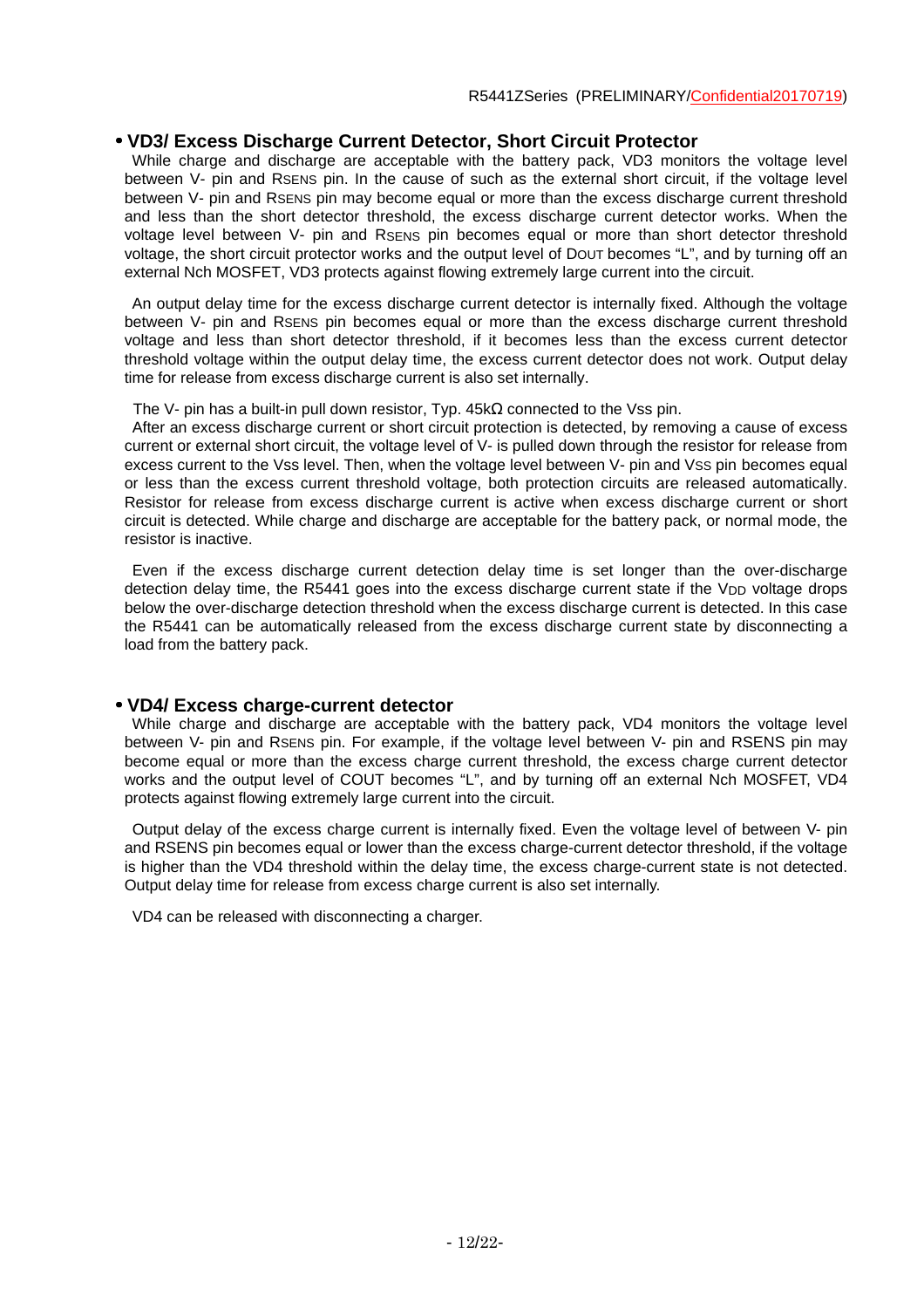#### • **DS (Delay Shortening) function**

Output delay time of over-charge and over-discharge can be shorter than those setting values by forcing equal or lower than the test shortening mode voltage (Typ. -2.0V) to V- pin.

#### • **TD/ Thermal detector**

The R5441Z converts the temperature, which is detected by a built-in resistor and a thermistor connected with TIN pin, to the voltage and monitors it. The thermistor works only a period of 10ms every a cycle of 410ms to save the supply current.

COUT pin becomes "Low" when the temperature higher than  $T_{DET1}$  is detected and sustained over t<sub>TDET</sub>, and charging stops by turning off the external Nch. MOSFET. Likewise, DOUT pin becomes "Low" when the temperature higher than  $T<sub>DET2</sub>$  is detected and sustained over  $t<sub>TDET</sub>$ , and discharging stops by turning off it.

If the R5441Z, as discrete device, detects an abnormal temperature, COUT or DOUT pin becomes "High" when the temperature decreases lower than TREL1 or TREL2.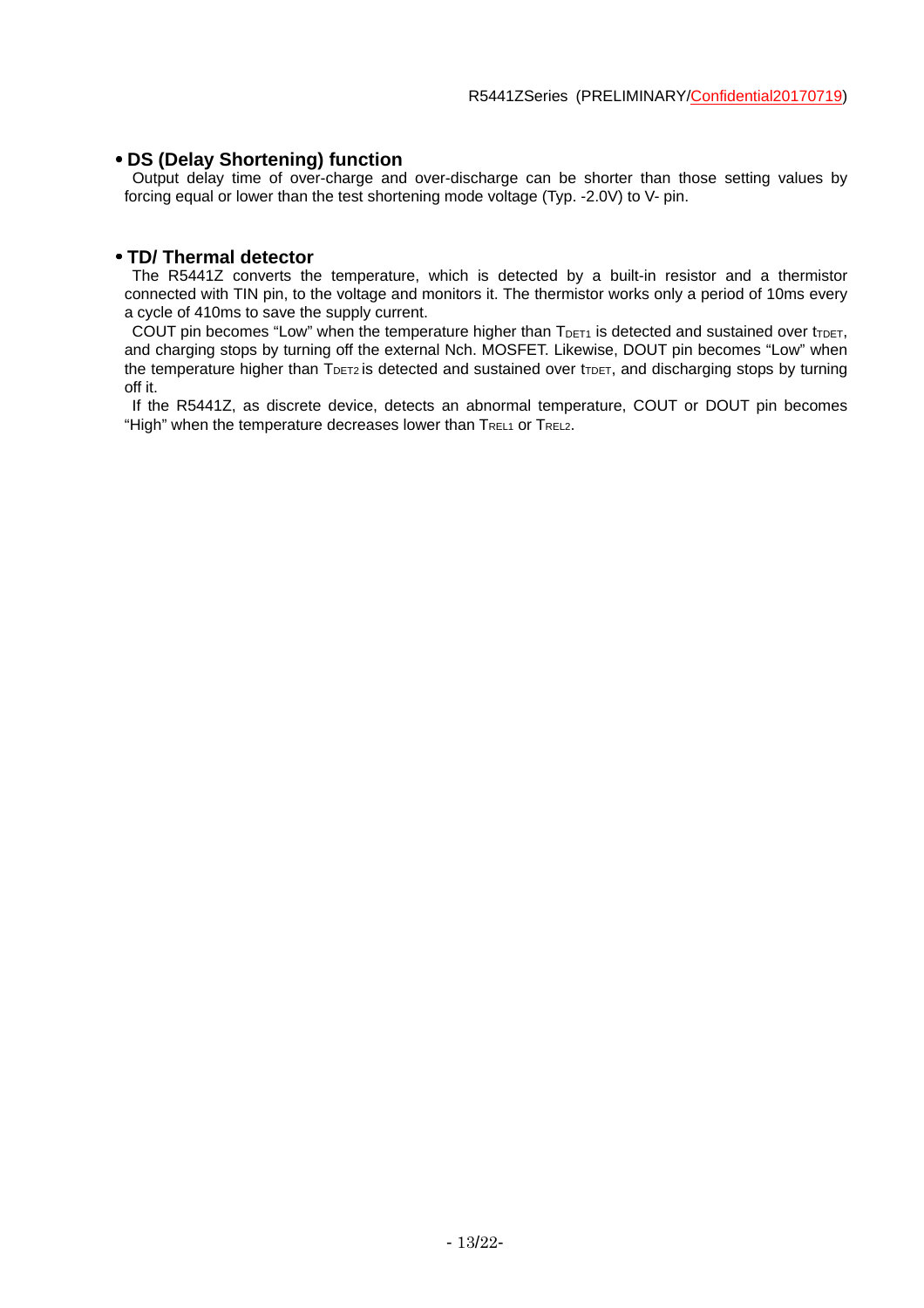### [8] Technical Notes



\*R1 and C1 stabilize a supply voltage to the R5441. A recommended R1 value is less than 1kΩ. A large value of R1 makes detection voltage shift higher because of conduction current flowed in the R5441.

Further, to stabilize the operation of R5441, use the C1 with the value of 0.01µF or more.

R1 and R2 can operate also as parts for current limit circuit against reverse charge or applying a charger with excess charging voltage to the R5441, battery pack. While small value of R1 and R2 may cause over power dissipation rating of the R5441, therefore a total of "R1+R2" should be 1kΩ or more. Besides, if large value of R2 is set, release from over-discharge by connecting a charger might not be possible. Recommended R2 value is equal or less than 10kΩ.

R3 is a resistor for sensing an excess current. If the resistance value is too large, power loss becomes also large. By the excess current, if the R3 is not appropriate, the power loss may be beyond the power dissipation of R3. Choose an appropriate R3 according to the cell specification.

The R5441Z requires a NTC thermistor having a reference resistance value of 100kΩ at 25°C and B-constant of 4250K.

The typical application circuit diagram is just an example. This circuit performance largely depends on the PCB layout and external components. In the actual application, fully evaluation is necessary.

Over-voltage and the over current beyond the absolute maximum rating should not be forced to the protection IC and external components.

Although the short protection circuit is built in the IC, if the positive terminal and the negative terminal of the battery pack are short, during the delay time of short limit detector, large current flows through the FET. Select an appropriate FET with large enough current capacity to prevent the IC from burning damage. We are making our continuous effort to improve the quality and reliability of our products, but semiconductor products are likely to fail with certain probability. In order prevent any injury to persons or damages to property resulting from such failure, customers should be careful enough to incorporate safety measures in their design, such as redundancy feature, fire-containment feature and fail-safe feature. We do not assume any liability or responsibility for any loss or damage arising from misuse or inappropriate use of the products.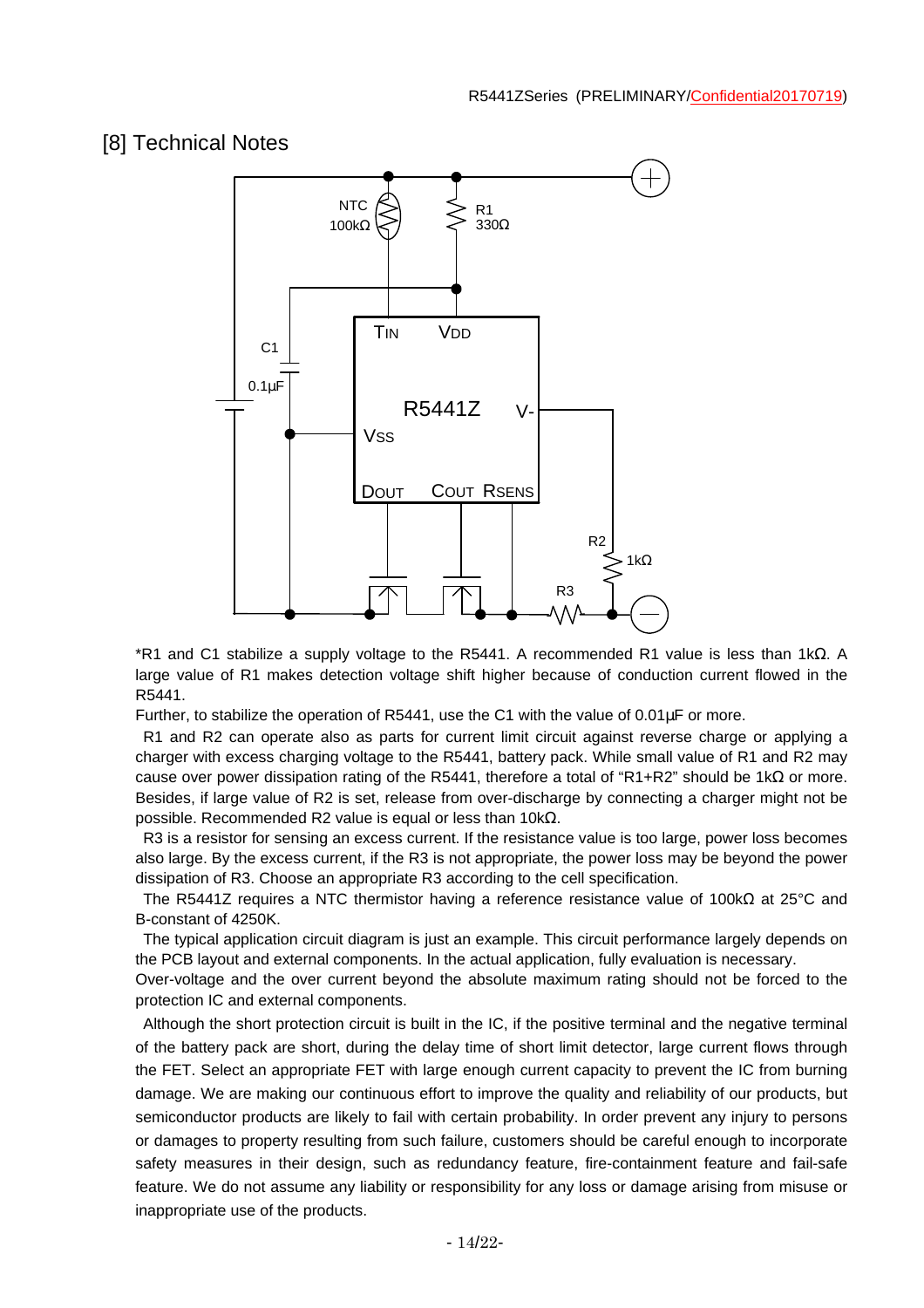# [9] Timing Diagrams

#### (1) Timing diagram of over-charge voltage

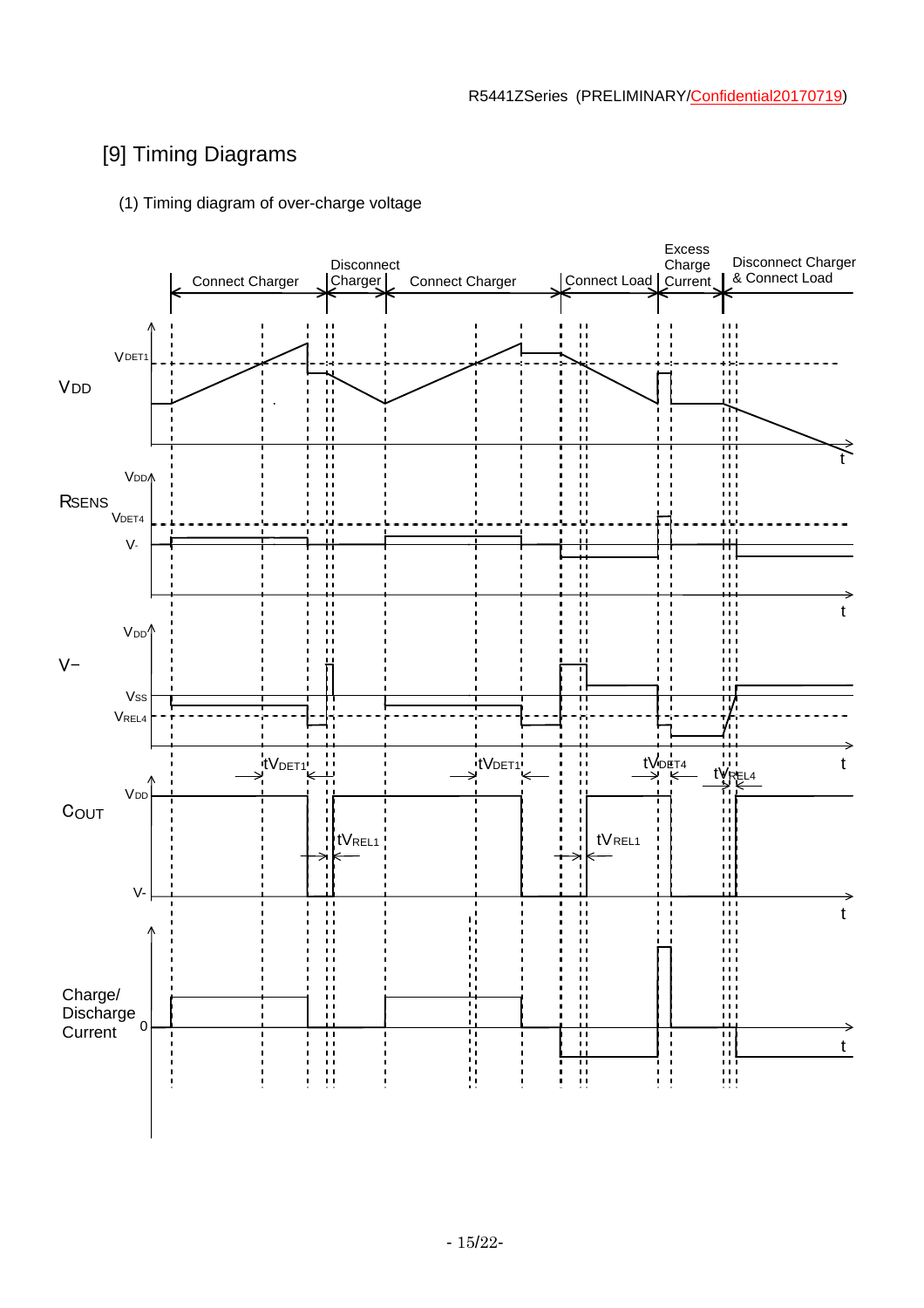

#### (2) Over-discharge, Excess discharge current, Short circuit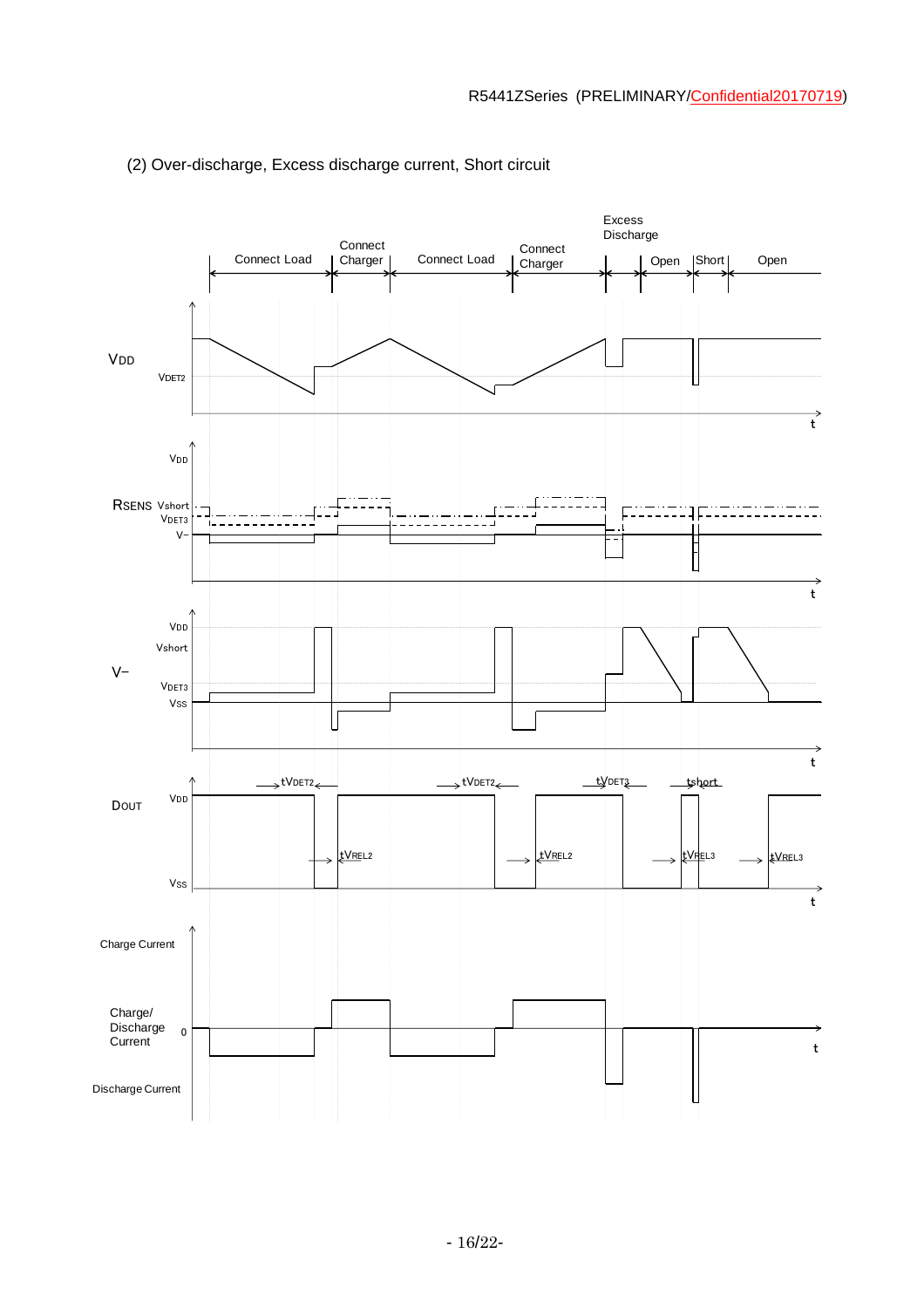#### (3) Thermal protection (Connect Charger)

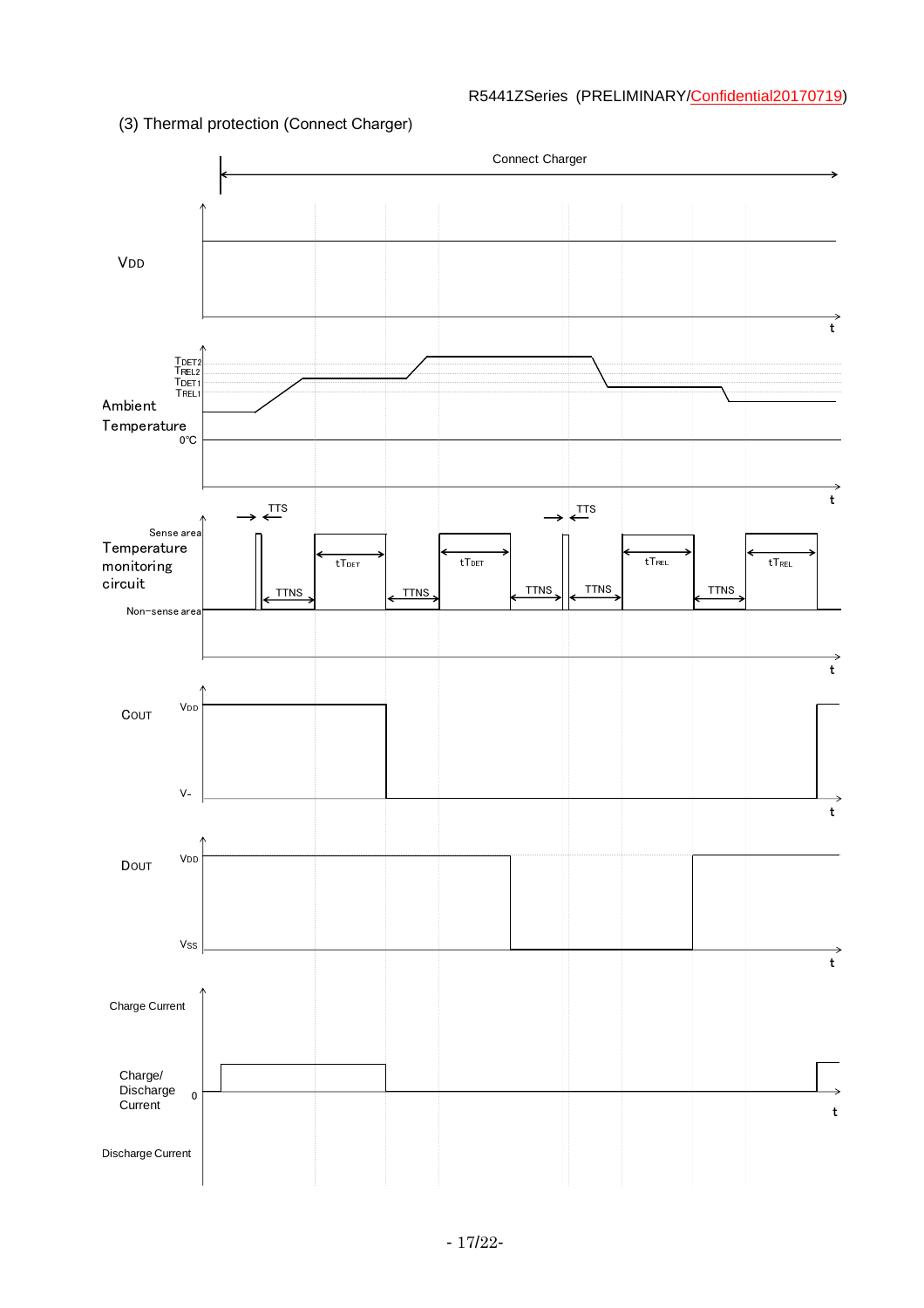

#### (4) Thermal protection (Connect Load)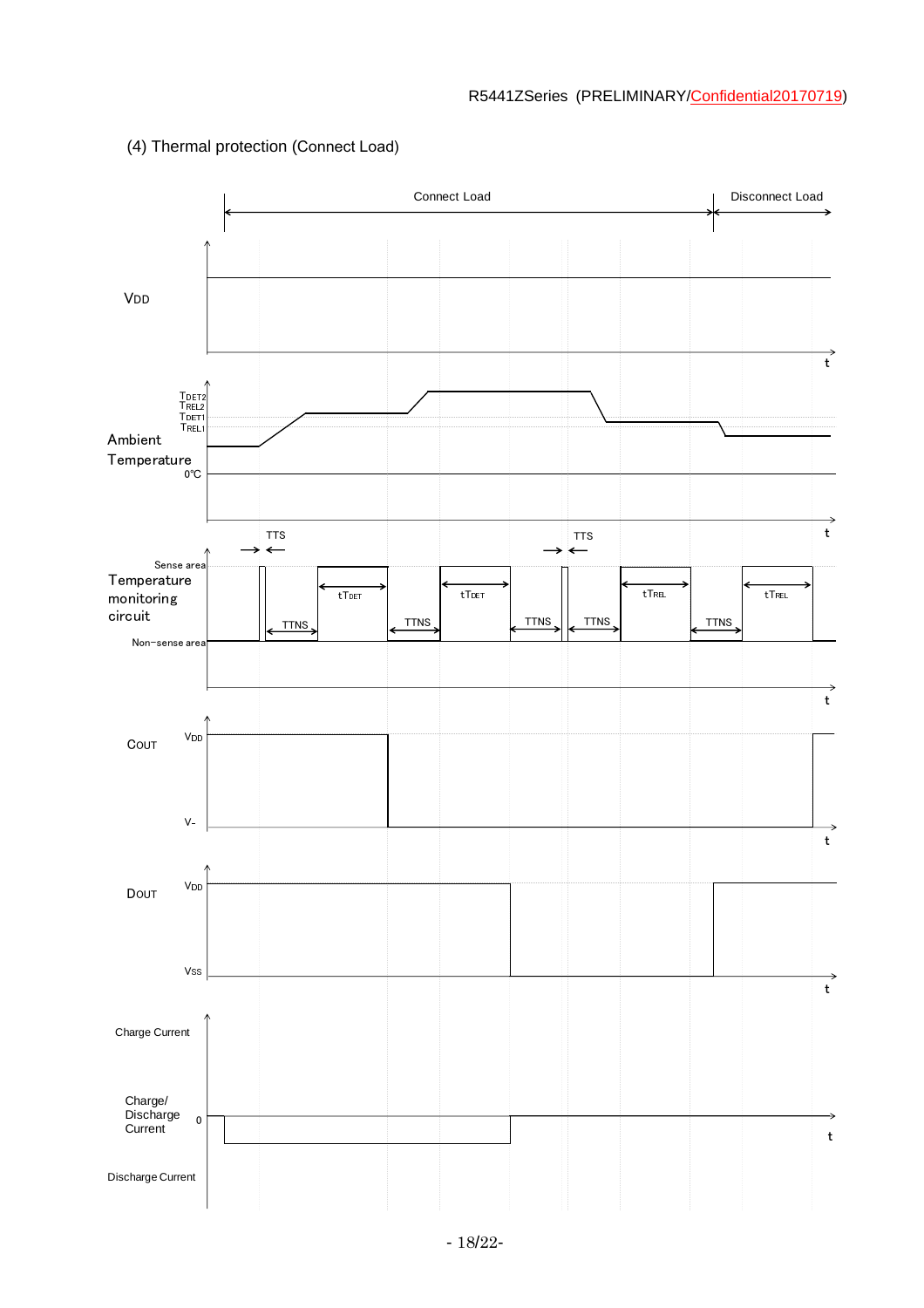

# [10] Package Dimensions WLCSP-8-P2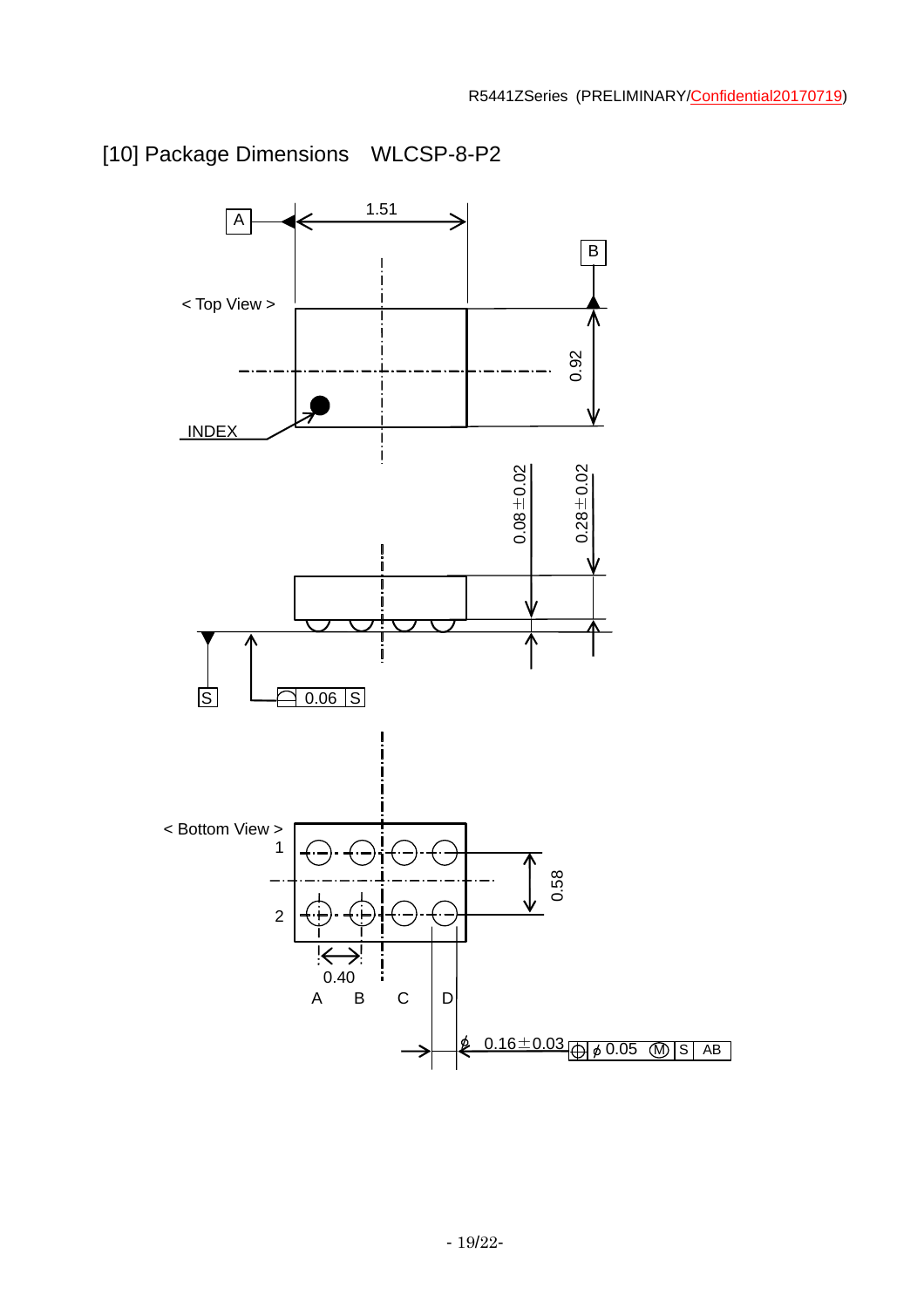# [11] Mark Specification

・Sample Marking



 $\mathbb{O} \mathbb{O} \mathbb{O} \mathbb{O} \mathbb{O}$ : Series Code Name ...  $XXX$ 

・Mass Production Marking

University of the Series Code Name ... XX : Lot Number (Alphanumeric serial number)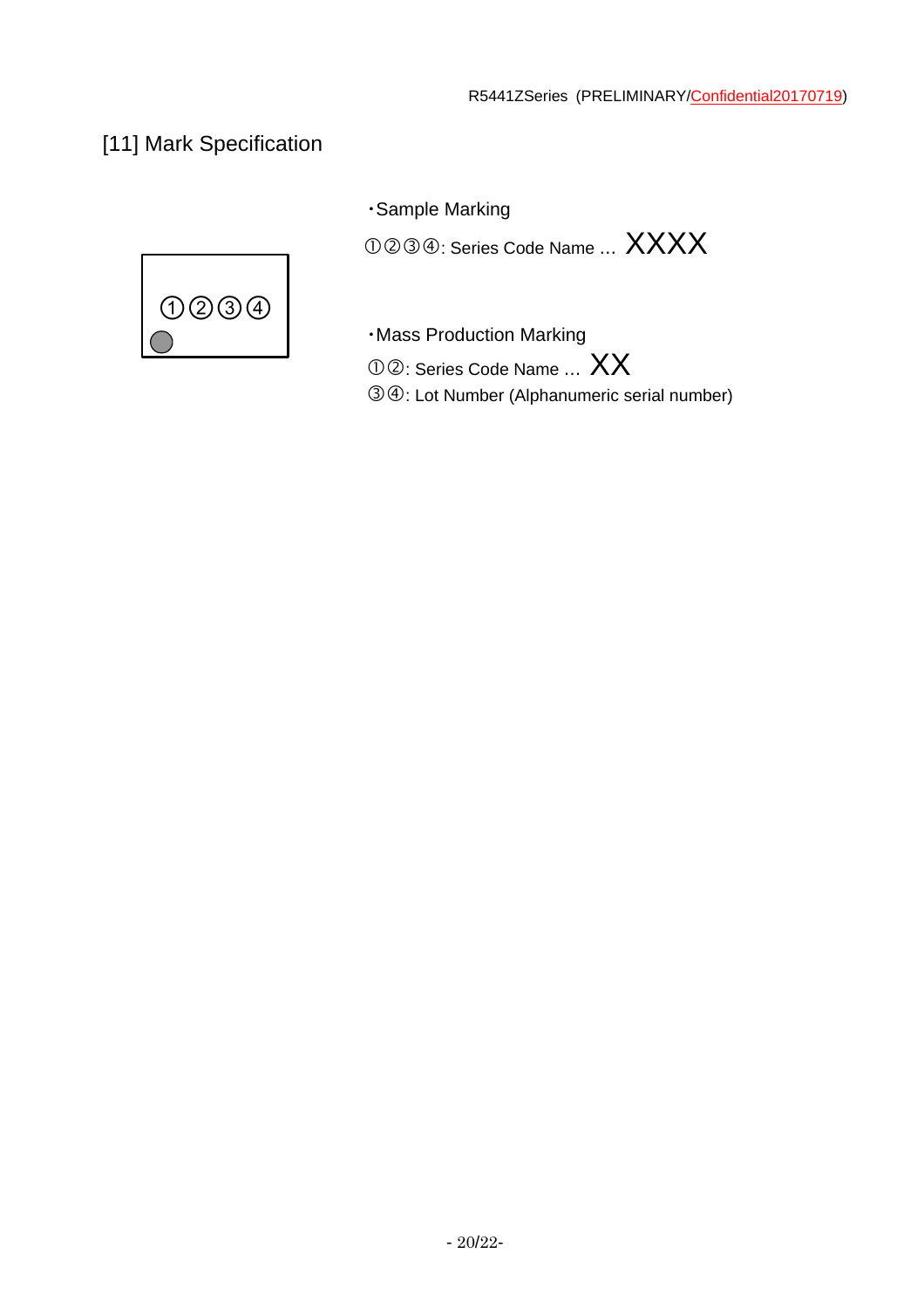# [12] R5441 Series Selection

#### ■ **Detector threshold range**

| • Over-discharge detector threshold________________________2.0V~3.4V step of 0.005V (Trimming Option) |                                                                                                                    |  |  |  |
|-------------------------------------------------------------------------------------------------------|--------------------------------------------------------------------------------------------------------------------|--|--|--|
|                                                                                                       | step of 0.001V (0.015V to 0.050V)<br>step of 0.005V (0.050V to 0.150V)                                             |  |  |  |
|                                                                                                       |                                                                                                                    |  |  |  |
|                                                                                                       | step of 0.001V (-0.030V to -0.015V)<br>step of 0.005V (-0.150V to -0.030V)                                         |  |  |  |
|                                                                                                       |                                                                                                                    |  |  |  |
| ■ Detector threshold accuracy ( Unless otherwise provided, Ta=25°C )                                  |                                                                                                                    |  |  |  |
| • Over-charge detector threshold $\ldots$ $\pm$ 10mV (Ta=0°C ~ +50°C)                                 |                                                                                                                    |  |  |  |
| • Over-discharge detector threshold $\pm 2.0\%$                                                       |                                                                                                                    |  |  |  |
|                                                                                                       | $\pm$ 10% (0.031V to 0.050V)<br>$\pm$ 5mV (0.051V to 0.150V)                                                       |  |  |  |
|                                                                                                       |                                                                                                                    |  |  |  |
| • Excess charge current threshold $\text{}$ $\pm$ 4mV (-0.020V to -0.015V)                            | $\pm$ 20% (-0.040V to -0.021V)<br>$\pm$ 8mV (-0.150V to -0.040V)                                                   |  |  |  |
|                                                                                                       |                                                                                                                    |  |  |  |
| ■ Output delay time                                                                                   |                                                                                                                    |  |  |  |
| • Over-charge detector output delay1.0s (Fixed value)                                                 |                                                                                                                    |  |  |  |
| • Over-discharge detector output delay16ms/32ms/128ms (Trimming Option)                               |                                                                                                                    |  |  |  |
|                                                                                                       | • Excess discharge current detector output delay8ms/16ms/32ms/128ms/256ms/512ms/1024ms/3072ms<br>(Trimming Option) |  |  |  |
|                                                                                                       |                                                                                                                    |  |  |  |
| • Excess charge current detector output delay 8ms (Fixed value)                                       |                                                                                                                    |  |  |  |
|                                                                                                       | Thermal detector output delay (tTDET)128ms/256ms/512ms/1024ms (Trimming Option)                                    |  |  |  |
| • Thermal release output delay (tTREL)128ms (Fixed value)                                             |                                                                                                                    |  |  |  |
| ■ Functions                                                                                           |                                                                                                                    |  |  |  |
|                                                                                                       |                                                                                                                    |  |  |  |
|                                                                                                       |                                                                                                                    |  |  |  |

\*Note1: The R5441Z requires a NTC thermistor having a reference resistance value of  $100 \text{k}\Omega \pm 1\%$  at 25 $°C$  and B-constant of 4250K $±1\%$ .